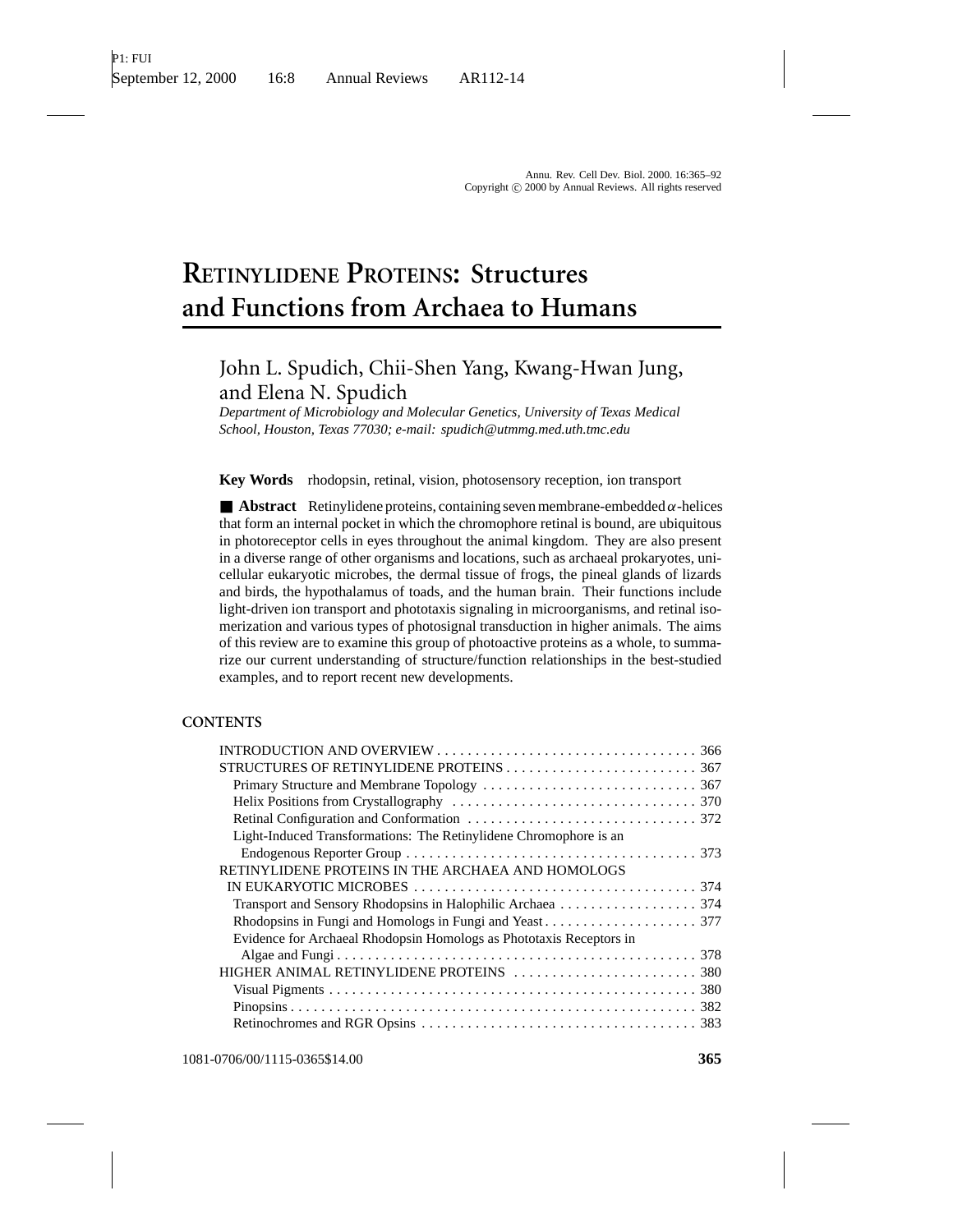| Other Retinylidene Receptor Proteins (Parapinopsin, VA opsin, |  |
|---------------------------------------------------------------|--|
|                                                               |  |
|                                                               |  |

### **INTRODUCTION AND OVERVIEW**

Over three hundred photochemically reactive proteins that use vitamin-A aldehyde (retinal) as their chromophore (retinylidene proteins or commonly called rhodopsins) have been described in both prokaryotic and eukaryotic organisms. A common feature of these proteins is that they contain seven membrane-embedded  $\alpha$ -helices that form an internal pocket in which the retinal is bound. Primary sequence alignments split retinylidene proteins into two clearly distinct families. One family (type 1) consists of the archaeal-type rhodopsins first observed in the archaeon *Halobacterium salinarum*, a halophilic prokaryote, and now also found in eukaryotic microbes. Type 1 rhodopsins function as light-driven ion transporters (bacteriorhodopsin and halorhodopsin), phototaxis receptors (sensory rhodopsins I and II), or yet undiscovered functions (e.g. fungal rhodopsins). The type 2 rhodopsins consist of the photosensitive receptor proteins in animal eyes, including human rod and cone visual pigments, receptor proteins in the pineal gland, hypothalamus, and other tissues of lower vertebrates. Also in this group are retinochrome (retinal photoisomerases first described in squid retina) ocular extraretinal retinylidene proteins (in ocular tissue but outside the retina) and others that are extra-ocular such as encephalopsin found in human and mouse brain. All type 2 rhodopsins so far reported are in higher eukaryotes.

Retinylidene proteins are among the few membrane proteins for which structural information is available from crystallography. Atomic resolution structures of bacteriorhodopsin have resulted from electron and X-ray crystallography (Grigorieff et al 1996, Kimura et al 1997, Pebay-Peyroula et al 1997, Luecke et al 1998, Essen et al 1998), and the  $1.55 \text{ Å}$  structure reported (Luecke et al 1999b), in which bound water molecules are visible, makes it one of the most highly resolved of any membrane protein. An atomic resolution structure  $(1.8 \text{ Å})$ of halorhodopsin has also been reported (Kolbe et al 2000), and very recently a 2.8 Å structure of bovine rod rhodopsin was obtained from X-ray diffraction data (Palczewski et al 2000). Near-atomic resolution information has been obtained from electron crystallography of others, namely the type 1 sensory rhodopsin II from an archaeal halophile (ERS Kunji, EN Spudich, R Grisshammer, R Henderson & JL Spudich, in preparation), and from three type 2 examples: bovine, frog, and squid visual pigments (Schertler & Hargrave 1995, Davies et al 1996, Krebs et al 1998, Schertler 1999). Despite the different primary structures of the two families, in a general sense the overall structural features are similar. In addition to the shared seven-helix architecture, spectroscopic and chemical analyses show that retinal is attached in a Schiff base linkage to a lysine residue in the seventh helix in all known cases. Moreover, the changes in chromophore and protein structure induced by similar photochemical reactions exhibit critical features shared by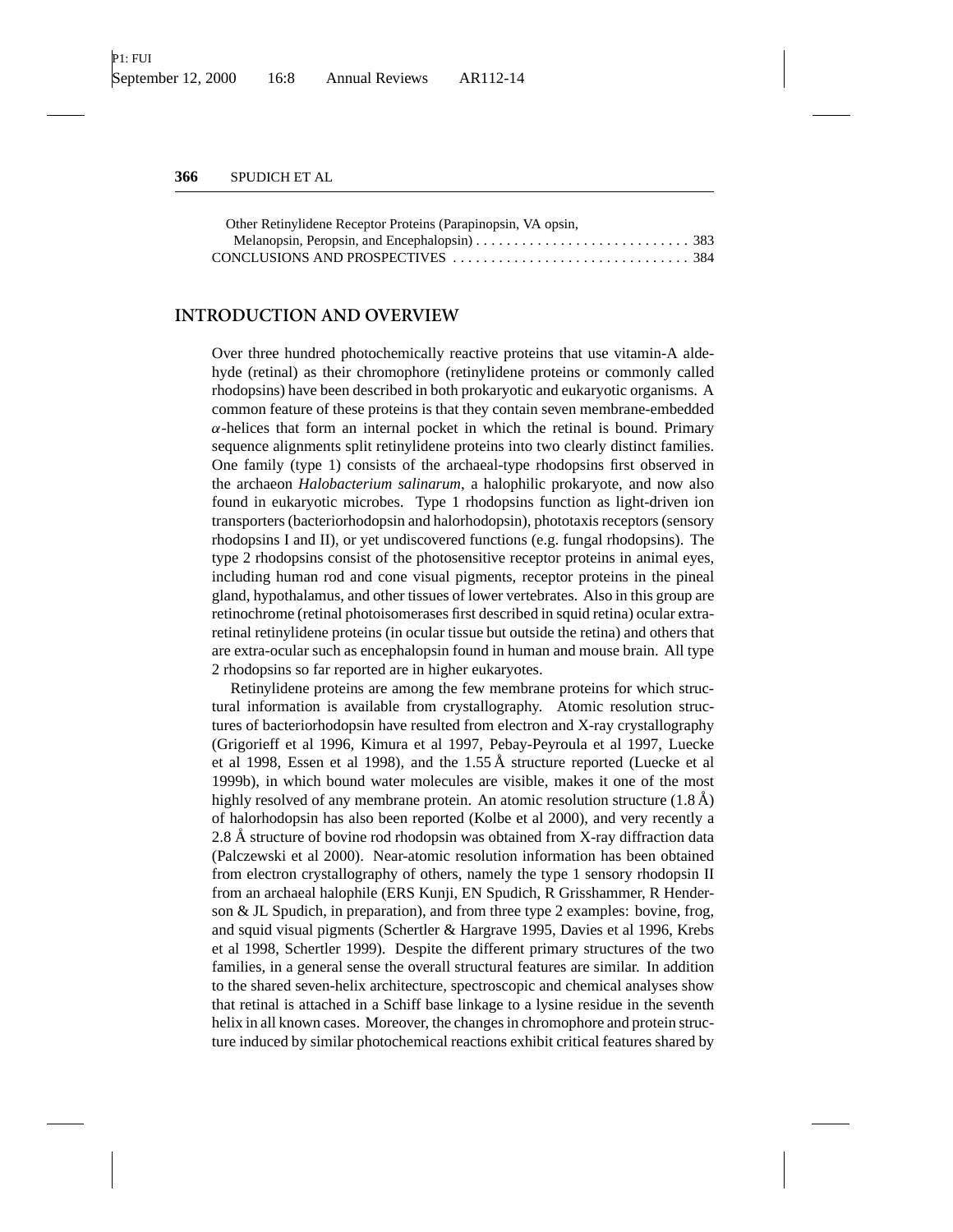the two families. On the other hand the crystallographic data reveal that the disposition of their seven helices differs between the two classes. In fact from the three type 1 and three type 2 pigments whose helices have been visualized, their assignment as to type 1 or 2 is immediately evident from their projection structures alone.

Functions also overlap between the two types, although notable differences exist. Visual pigments and pinopsins carry out photosensory signaling by lightinduced protein-protein interactions, as do the archaeal sensory rhodopsins, which interact with phototaxis transducer proteins in haloarchaea. Retinochromes, homologous to visual pigments, are light-driven retinal isomerases rather than signaling proteins, and another type [Retinal G protein–coupled receptor (RGR) opsins] may have both isomer-regeneration and signaling functions. The archaeal family includes the sensory rhodopsins and transport rhodopsins that carry out light-driven ion pumping across the cytoplasmic membrane.

Several recent reviews deal with specific subsets of rhodopsin proteins: i.e the ion pumps bacteriorhodopsin and halorhodopsin (Oesterhelt 1998, Haupts et al 1999, Lanyi 1999), archaeal sensory rhodopsins (Hoff et al 1997, Spudich 1998), invertebrate visual pigments (Gärtner  $\&$  Towner 1995), vertebrate rhodopsins (Helmreich & Hofmann 1996, Rao & Oprian 1996, Sakmar 1998, Tokunaga et al 1999), pinopsins (Okano & Fukada 1997), and retinochromes (Pepe & Cugnoli 1992). The purpose of this review is to bring together all of the known retinylidene proteins for a comparative analysis of their structures and functional mechanisms.

## **STRUCTURES OF RETINYLIDENE PROTEINS**

Hydropathy plots of retinylidene apoproteins generally predict seven transmembrane helices, which have been confirmed by crystallography in six cases (discussed below). The seven transmembrane segments are arranged to form an internal pocket for the retinal prosthetic group. Another general property of rhodopsins, whether archaeal or animal, is the attachment of the retinal to the  $\varepsilon$ -amino group of a lysine in the seventh helix. Because this linkage is a protonated Schiff base, the result is a buried positive charge in the protein, and light-induced transfer of this proton within the binding pocket is important to function of both transport and sensory rhodopsins.

Although the features noted above are widely shared, three different aspects of their structure, (*a*) sequences of their apoproteins; (*b*) near-atomic to atomic crystallographic data showing the disposition of their seven helices; and (*c*) the isomeric configuration and ring/chain conformation of the retinal, divide the retinylidene proteins into the two distinct groups.

## **Primary Structure and Membrane Topology**

The protein sequences of five type 1 rhodopsins illustrate the conservation of the retinal-binding pocket between prokaryotic pigments (the first four in Figure 1,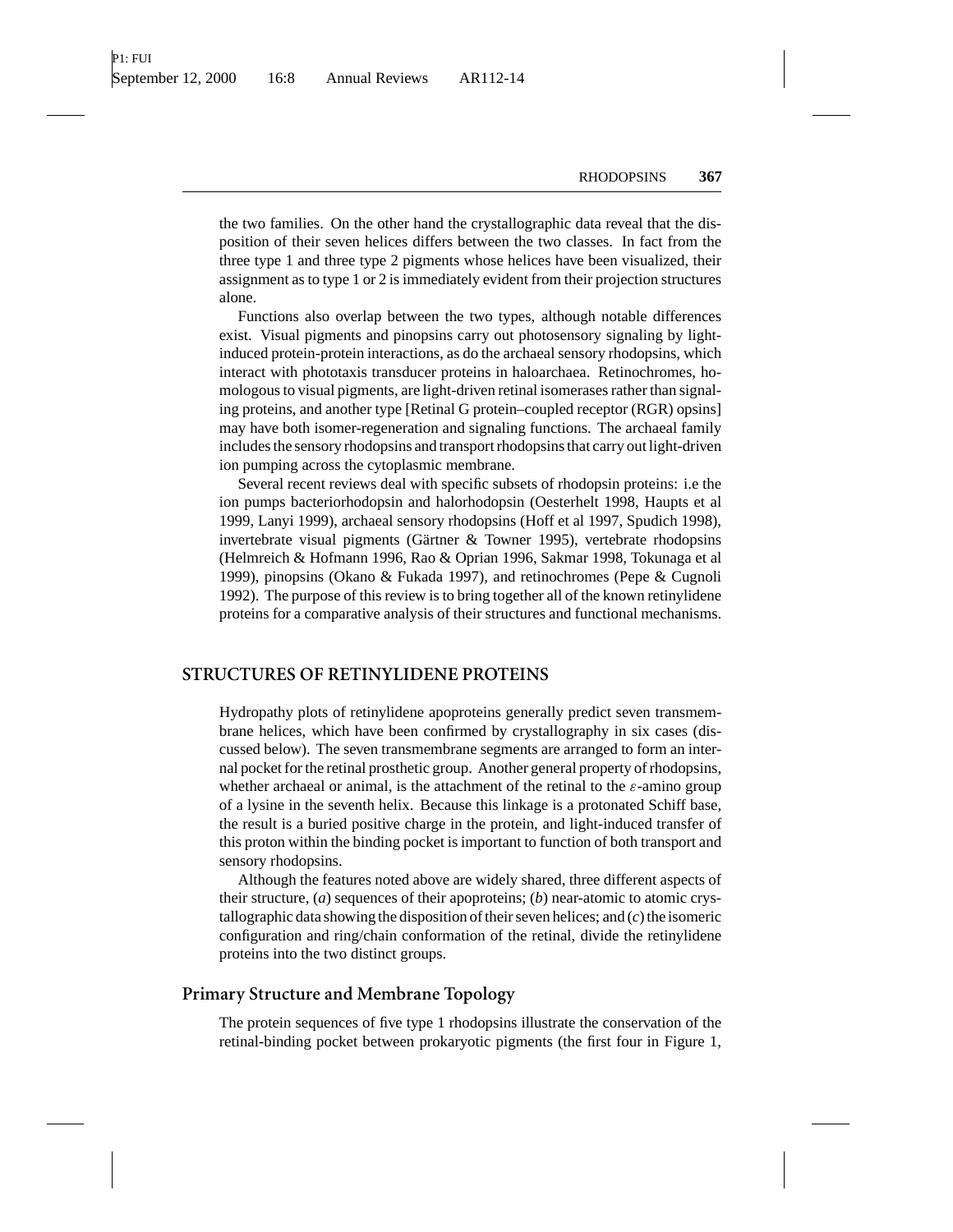see color insert) and a eukaryotic member of the family. In the case of bacteriorhodopsin, the residues lining the cavity in which retinal is held are defined from its crystal structure (Henderson et al 1990, Grigorieff et al 1996, Luecke et al 1999b) and are shown in blue in the figure. Residues considered as in the pocket are as defined by Henderson et al (1990) except for Arg 82, which was included because it is H-bonded to the retinylidene Schiff base. These residues are 81% identical and 95% similar in sensory rhodopsin I, whereas the entire molecule exhibits only 26% identity with bacteriorhodopsin. Halorhodopsin and sensory rhodopsin II show similar conservation of the 22-residue pocket, but the chloride pump halorhodopsin stands out in not having the Asp residue in helix C (Asp85 in bacteriorhodopsin) that serves as a negative counterion to the protonated Schiff base in bacteriorhodopsin. Rather a chloride ion occupies nearly the exact position in halorhodopsin (Kolby et al 2000). This is a highly significant difference because mutagenic replacement of Asp85 in the proton pump bacteriorhodopsin with Thr is sufficient to enable it to pump chloride to a significant extent (Sasaki et al 1995). The corresponding Asp residues in the sensory rhodopsins are also functionally important, as discussed below. These four proteins are all from the same archaeal organism *H. salinarum*, but a retinylidene protein from an evolutionarily distant organism, the fungus *Neurospora crassa*, exhibits approximately the same degree of conservation in the pocket (Bieszke et al 1999a) (Figure 1).

Many additional residues in the *Neurospora* opsin NOP-1 are identical to those of two or more of the archaeal rhodopsins (indicated in green in Figure 1). Most of these lie within the predicted transmembrane domain of NOP-1 and include regions predicted to be outside of the chromophore contact residues. Especially conserved regions are in helix C, the extracellular side of helix D, the cytoplasmic side of helix F, and helix G. Mutant analysis and spectroscopic studies of lightinduced conformational changes in bacteriorhodopsin (Subramaniam et al 1993, 1999; Vonck 1996; Luecke 1999a) indicate helices B, C, F, and G as conformationally active regions. The conservation, therefore, indicates conformational changes similar to those in bacteriorhodopsin may be a general feature of type 1 rhodopsins.

Two residues of known functional importance in both transporters and sensors, the lysine that forms a protonated Schiff base with retinal and the Schiff base primary counterion residue, are conserved in NOP-1. These are Lys216 in helix G (numbered according to bacteriorhodopsin; Lys263 in NOP-1) and Asp85 in Helix C (Asp131 in NOP-1). Four residues in bacteriorhodopsin involved in proton release (Glu194 and Glu204 near the extracellular surface) and in proton uptake (Thr46 and Asp96 near the cytoplasmic surface) are substituted nonconservatively in both SRI and SRII. Three of the four are conserved in NOP-1 (except for Glu194, which is a glycine residue). Therefore NOP-1 is more similar to bacteriorhodopsin than are SRI or SRII in its conservation of these residues; however, as addressed below, its photochemistry appears to be more similar to that of the sensory rhodopsins (Bieszke et al 1999b) (Figure 1, *top*).

Type 2 rhodopsins, such as visual pigments, exhibit different domain organization than the archaeal proteins. Whereas archaeal rhodopsins are 25–30 kDa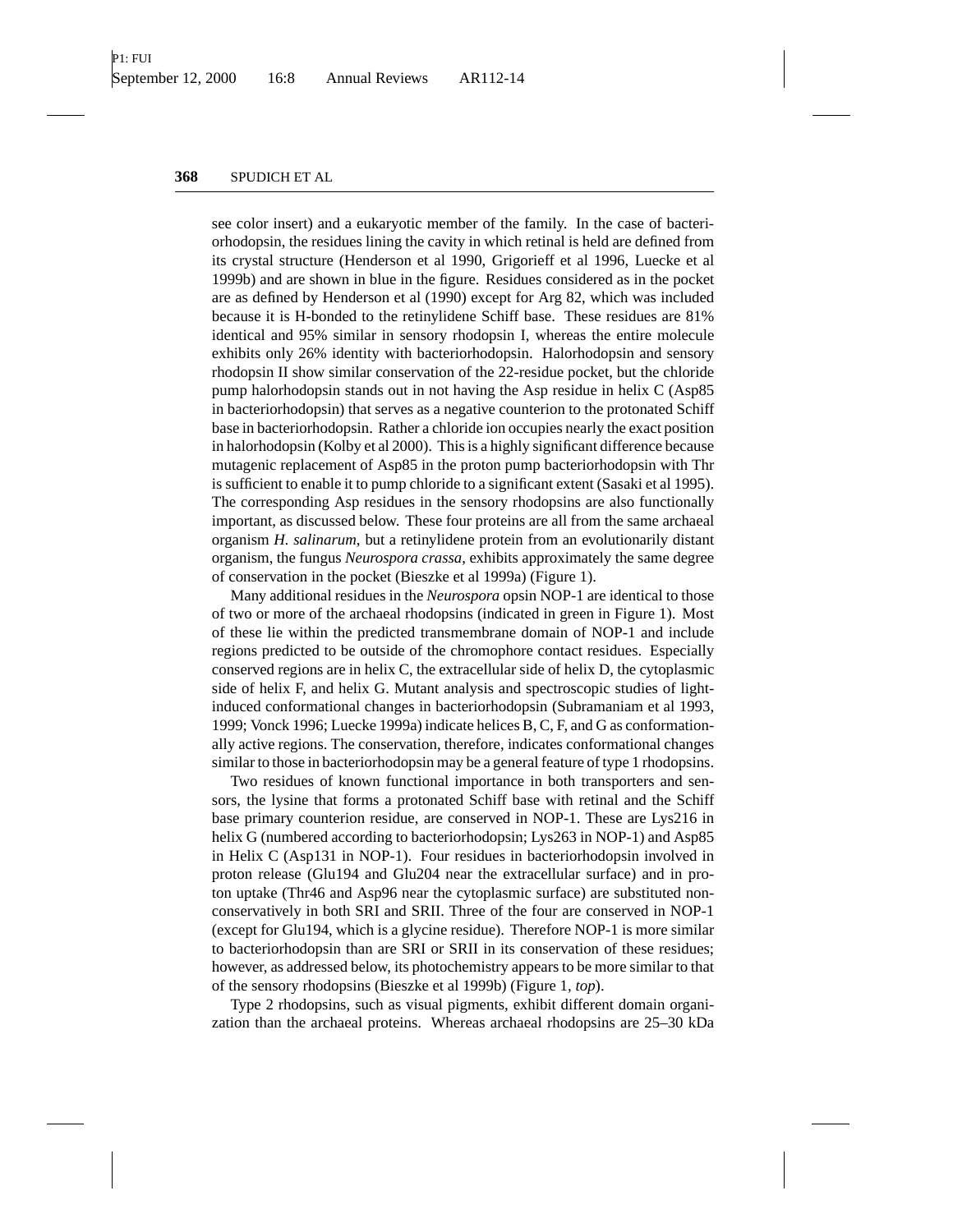proteins with minimal interhelical loops (except for the BC loop of NOP-1), human rod rhodopsin is typical of visual pigments in that about half of its 38-kDa mass is buried in the membrane with the other half in hydrophilic loops protruding into the aqueous medium from both membrane surfaces (Figure 1, *back*). The differing domain organization reflects the mode of signaling by visual pigments, which bind heterotrimeric G proteins, receptor kinases, and other signaling proteins to their cytoplasmic loops (Khorana 1993, Helmreich & Hofmann 1996, Sakmar 1998, Hofmann 1999). The archaeal rhodopsins, on the other hand, function largely within the membrane to pump ions or to transmit signals to other integral membrane proteins (Spudich 1998, Zhang et al 1999).

Insight was gained from electron crystallography (Schertler 1999), modeling (Baldwin et al 1997), and mutagenesis (Shieh et al 1997), regarding the retinal-binding pockets of visual pigments, and very recently the atomic resolution structure of bovine rod rhodopsin (Palczewski et al 2000) provided a clear view of the pocket residues for this protein (Figure 1, *back*). It is notable that the most highly conserved sequences of the binding pocket in archaealtype rhodopsins are not evident in visual pigments: namely the DXXXK motif that provides a negative charge one helix turn from the retinal-binding lysine in helix G; the sequence WXXYPXXW in helix F; and the sequence RYXDWXXTTP, containing the Schiff base counterion in most archaeal rhodopsins, in helix C, the most conserved helix in type 1 rhodopsins. Similar residues are present but not in the same positions nor the same sequence: the retinal-binding Lys in helix G, Trp, Tyr, or Phe residues in helices C and F, and in the two human pigments shown, a Glu in helix C (position 113 in rod rhodopsin). In the rod pigment, Glu113 serves as the Schiff base counterion forming a salt bridge between the carboxylate anion on helix C and the protonated Schiff base nitrogen on helix G (Rao & Oprian 1996). Analogous salt bridges are found in bacteriorhodopsin between Asp85 and the protonated Schiff base (Haupts et al 1999, Lanyi 1999) and in the homologous positions in sensory rhodopsin II (Engelhard et al 1996, Spudich et al 1997, Bergo et al 2000). As discussed below, the salt bridge and its disruption by light are important to function of each of these proteins.

Well-conserved positions among the four visual pigments shown, which are highly conserved in visual pigments in general, are found throughout helix C, on the cytoplasmic surface of helices A-C, the intradiscal side of helix D and the DE loop, and in clusters in helices F and G (shown in blue and green in Figure 1, *bottom*). Helix C contains the functionally important counterion as noted above, the cytoplasmic surfaces are involved in light-induced sequestering of signal transduction proteins to the receptor, and the intradiscal loops are indicated by deletion mutagenesis to play an important structural role in cellular sorting and processing and protein folding into the membrane (Khorana 1993). Another conserved feature are cysteine residues, which occasionally occur but are not conserved in the type 1 pigments. These are the two cysteine residues in the intradiscal loops (Cys110 and Cys187 in rod rhodopsin) that form a disulfide bond believed to stabilize the native folded structure. Palmitoyl groups attached to the cysteine pair at positions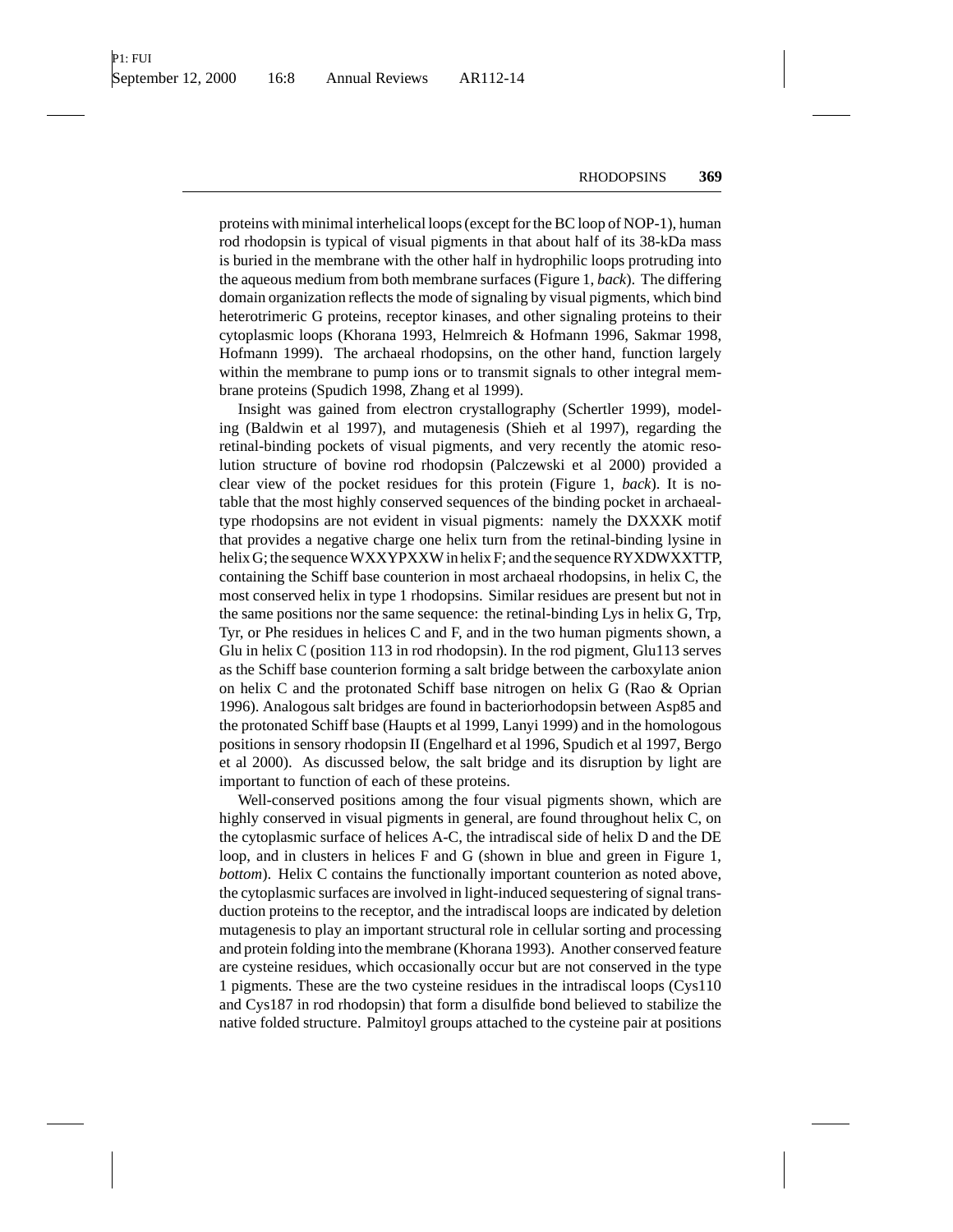322 and 323 form a hydrophobic extension believed to anchor this region in the membrane bilayer, creating a fourth loop on the cytoplasmic surface of the protein (Cai et al 1999, Sachs et al 2000).

### **Helix Positions from Crystallography**

Crystal structures and electron density maps of sufficient resolution to visualize the arrangement of the seven  $\alpha$ -helices are available for both transport and sensory archaeal rhodopsins, as well as for several visual pigments (Figure 2).

Bacteriorhodopsin was first visualized by Henderson & Unwin (1975) by electron crystallographic analysis of two-dimensional crystals, which are produced in vivo as densely packed pure protein in a lipid bilayer continuous with the cytoplasmic membrane of *H. salinarum*. Henderson and coworkers further developed the electron crystallographic refinement to produce a three-dimensional structure of bacteriorhodopsin at  $3.5 \text{ Å}$  (Grigorieff et al 1996).

A new crystallization procedure based on lipidic cubic phases yielded wellordered three-dimensional crystals of bacteriorhodopsin suitable for synchrotron X-ray analysis (Landau & Rosenbusch 1996). The procedure produces threedimensional crystals that are essentially highly ordered stacks of two-dimensional crystals like those used for electron crystallography. The electron crystallographyderived structures provide the phase information making possible atomic- resolution X-ray structure determination by molecular replacement. Bacteriorhodopsin structures ranging from 2.3 to 3.5 Å resolution based on either electron or X-ray crystallography were reported by various laboratories between 1997 and 1999 (summarized by Subramaniam 1999), and since then Leucke et al (1999) have produced an even higher resolution  $(1.55 \text{ Å})$  bacteriorhodopsin structure.

Recently Kolby et al (2000) grew halorhodopsin crystals in a lipidic cubic phase and accomplished the first X-ray structure determination of this anion pump. The best structure available to date  $[4 \text{ Å}$  from electron crystallography (Kunji et al 2000)], was very similar to bacteriorhodopsin, and a striking feature of the 1.8- $\AA$ X-ray structure is the nearly identical positions of the helix backbones even at this new fine level of resolution.

A homolog of *H. salinarum* sensory rhodopsin II has been cloned from the alkalophilic halophile *Natronobacterium pharaonis* (Seidel et al 1995). Recently twodimensional crystals of purified *N. pharaonis* sensory rhodopsin II in a halobacterial lipid bilayer were analyzed by electron crystallography and a 6-Å projection structure produced; the electron density map of sensory rhodopsin II is compared with those of the two transport rhodopsins at the same resolution in Figure 2. It is clear that the disposition of their seven helices is highly similar for both sensory and transport rhodopsins.

Helix-resolving electron density maps have also been determined for visual pigments from cow, frog, and squid by electron crystallography of two-dimensional crystalline arrays; their structures in projection are shown in Figure 2 (Schertler & Hargrave 1995, Davies et al 1996, Krebs et al 1998). The arrangements of the helices of these three visual pigments are in a highly similar pattern, which is a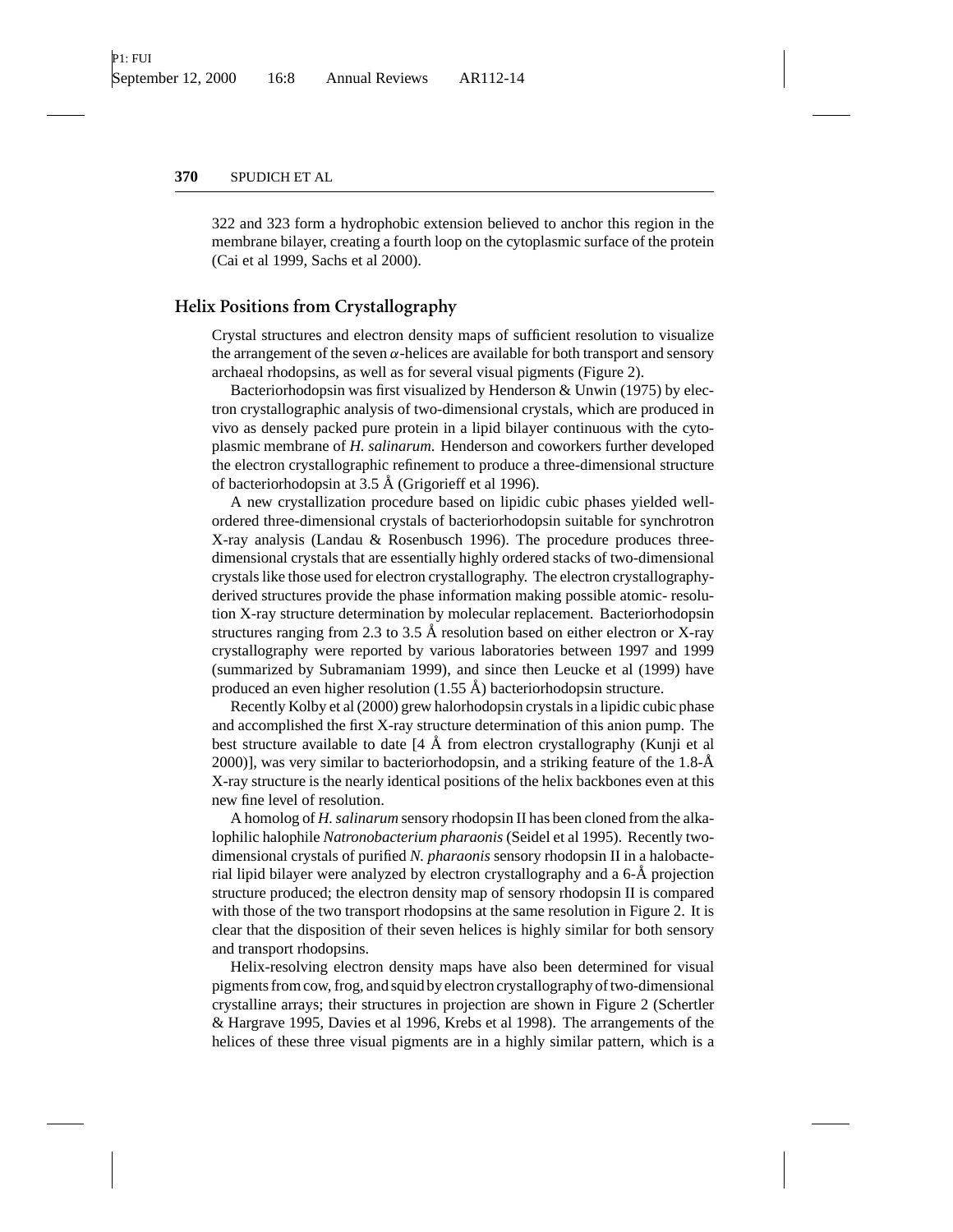

**Figure 2** Projection structures of archaeal and visual rhodopsins. Electron density projection maps from electron cryocrystallography of two-dimensional lattices of ordered arrays of protein in lipid bilayers at the indicated resolution are *Natranobacterium pharaonis* SRII (ERS Kunji, EN Spudich, R Grisshammer, R Henderson, JL Spudich, in preparation), *H. salinarum* bacteriorhodopsin (Grigorieff et al 1996), and *H. salinarum* halorhodopsin (Kunji et al 2000), rod rhodopsin from cow (Krebs et al 1998), frog (Schertler & Hargrave 1995), and squid (Davies et al 1996).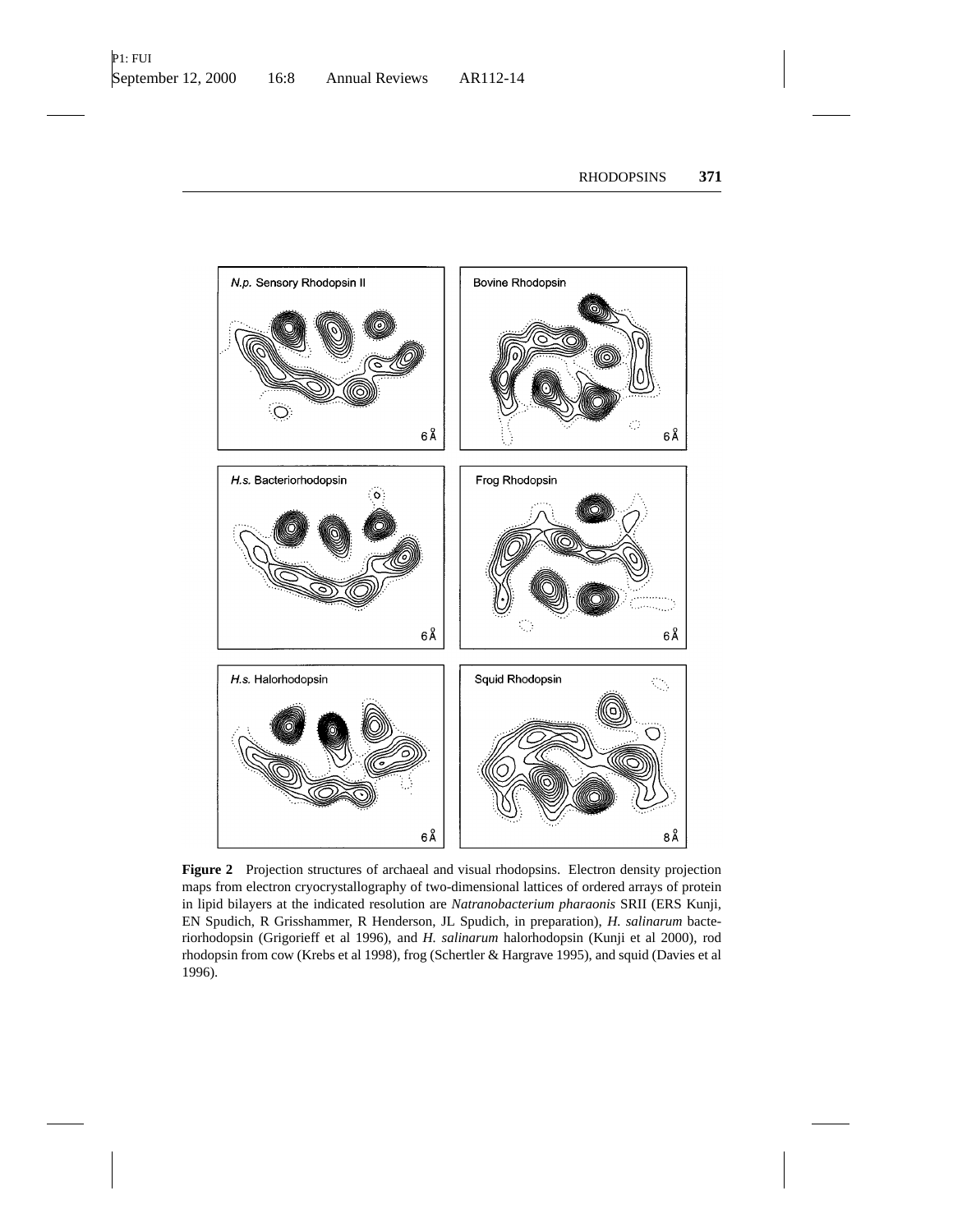very different pattern from that of the archaeal rhodopsins. By comparing the six projection maps it is clear that phylogeny transcends physiological function in the determination of structure in retinylidene proteins.

# **Retinal Configuration and Conformation**

The primary phototransduction event in retinylidene proteins is the isomerization of the chromophore across one of the double bonds in the polyene chain. In all of the type 1 rhodopsins (proven for *H. salinarum* bacteriorhodopsin, halorhodopsin, and sensory rhodopsins I and II) the functional photoisomerization is from all-*trans* to 13-*cis* (Figure 3). Also the NOP-1 protein has been demonstrated to bind the all-*trans* isomeric configuration most efficiently (Bieszke et al 1999b). In mammalian rod rhodopsin and the other visual pigments the configuration of retinal in the dark is 11-*cis*, and photoisomerization converts it to all-*trans* (Figure 3). A number of other extra-retinal or extra-ocular retinylidene proteins (e.g. pinopsin of chicken pineal glands) have been shown to form pigments with the 11-*cis* isomer (Okano et al 1994). Exceptions to the rule that type 2 pigments undergo phototransformation from 11-*cis* to all-*trans* are retinochrome, which is found in the retina of cephalopods and gastropods, and RGR in mammalian retinal pigment epithelium (Pepe & Cugnoli 1992, Shen et al 1994). Retinochrome and RGR bind all-*trans* retinal and catalyze the stereospecific photoisomerization all-*transto* 11-*cis* (Hao & Fong 1999). A main function of these proteins appears to be to regenerate 11-*cis* retinal for reconstitution of bleached visual pigments.



**Figure 3** Retinal and its photoisomerization. Structure of the retinal moiety in type 1 (*left*, archaeal rhodopsin-like) and type 2 (*right*, visual pigment-like) retinylidene proteins and the photoisomerization catalyzed by the apoproteins.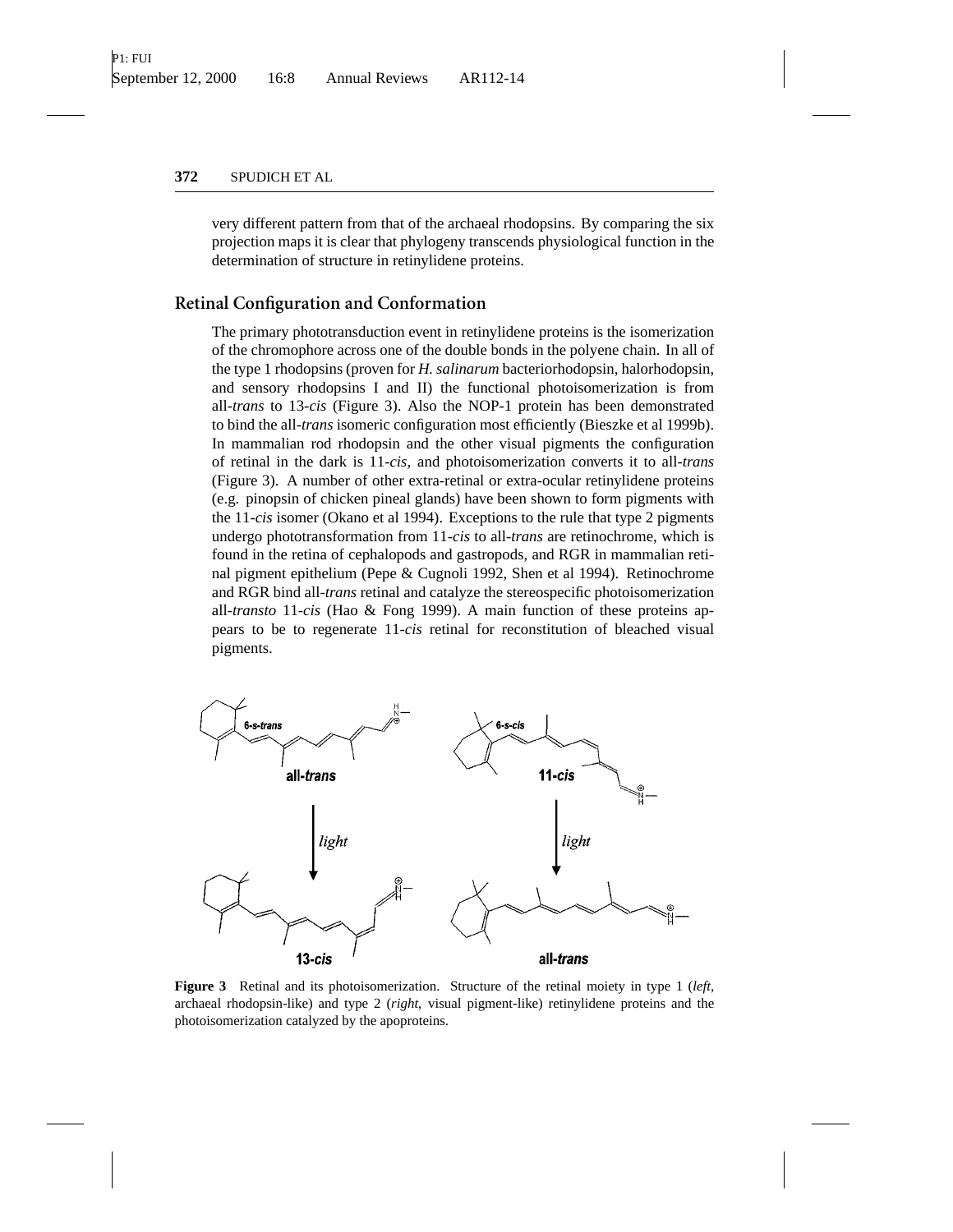The conformation across the C6-C7 single bond that links the retinal's polyene chain to its ionone ring differs in archaeal rhodopsins and in visual pigments (ring/chain 6-*s-trans* versus 6-*s-cis*, respectively) (Figure 3). The more planar ring/chain conformation (6-*s-trans*) provides an additional mechanism for regulating the absorption maximum of the archaeal pigments because the extended conjugated bond system shifts the absorption maximum to a higher wavelength. Current theories of spectral tuning in retinylidene proteins emphasize the interaction of polar or polarizable amino acid residues with the ground- and excited-state charge distributions of the chromophore as one of the most important mechanisms responsible for regulating the absorption maxima (Yan et al 1995, Kakitani et al 1999, Kochendoerfer et al 1999, Lin & Sakmar 1999).

# **Light-Induced Transformations: The Retinylidene Chromophore is an Endogenous Reporter Group**

Photoisomerization of retinal in retinylidene proteins causes a sequence of photochemical events producing structural alterations in the proteins. The photochemical reactions are initiated in the retinal-binding pocket and subsequent changes in the protein outside of the pocket are usually tightly coupled to this photoactive site. Hence the absorption spectrum of the molecule is sensitive to conformational changes throughout the protein, and therefore the altered states are detected as spectrally distinct species (photointermediates). The absorption maxima of the photointermediates are shifted to either the red or blue of the unphotolyzed states of the pigments, which in the dark exhibit strong absorption bands in the visible range; the rod rhodopsin visible absorption maximum is 495 nm, bacteriorhodopsin 568 nm, halorhodopsin 578 nm, sensory rhodopsin I (SRI) 587 nm, and sensory rhodopsin II (SRII) 487 nm. In archaeal rhodopsins the photointermediates spontaneously (i.e. by thermal processes in the dark) return to the unphotolyzed state, completing a photochemical reaction cycle (photocycle). On the other hand, in vertebrate visual pigments the Schiff base attachment of the retinal is disrupted as a consequence of its photochemical reactions; that is, the pigment is bleached and all-*trans* retinal is released from the apoprotein. Metabolic processes in the retinal pigment epithelium regenerate 11-*cis* retinal which, after transport back to the retina, reconstitutes the apoprotein to complete the cycle. This system provides additional points of egulation important in visual information processing (Rando 1991).

In the best-studied cases–mammalian rhodopsin (from bovine rods), bacteriorhodopsin, and the archaeal sensory rhodopsins–the photointermediates produced have similar properties (Hofmann 1999, Spudich et al 1995). First, in picoseconds a red-shifted ("batho") intermediate is observed that undergoes thermal conversion via several steps in submillisecond times to a near-UV-absorbing state called Meta-II in rod rhodopsin and M in bacteriorhodopsin and SRs. These intermediates exhibit absorption maxima in the range of 360–412 nm, which are attributable to the deprotonation of the Schiff base in each of these four pigments. Meta-II is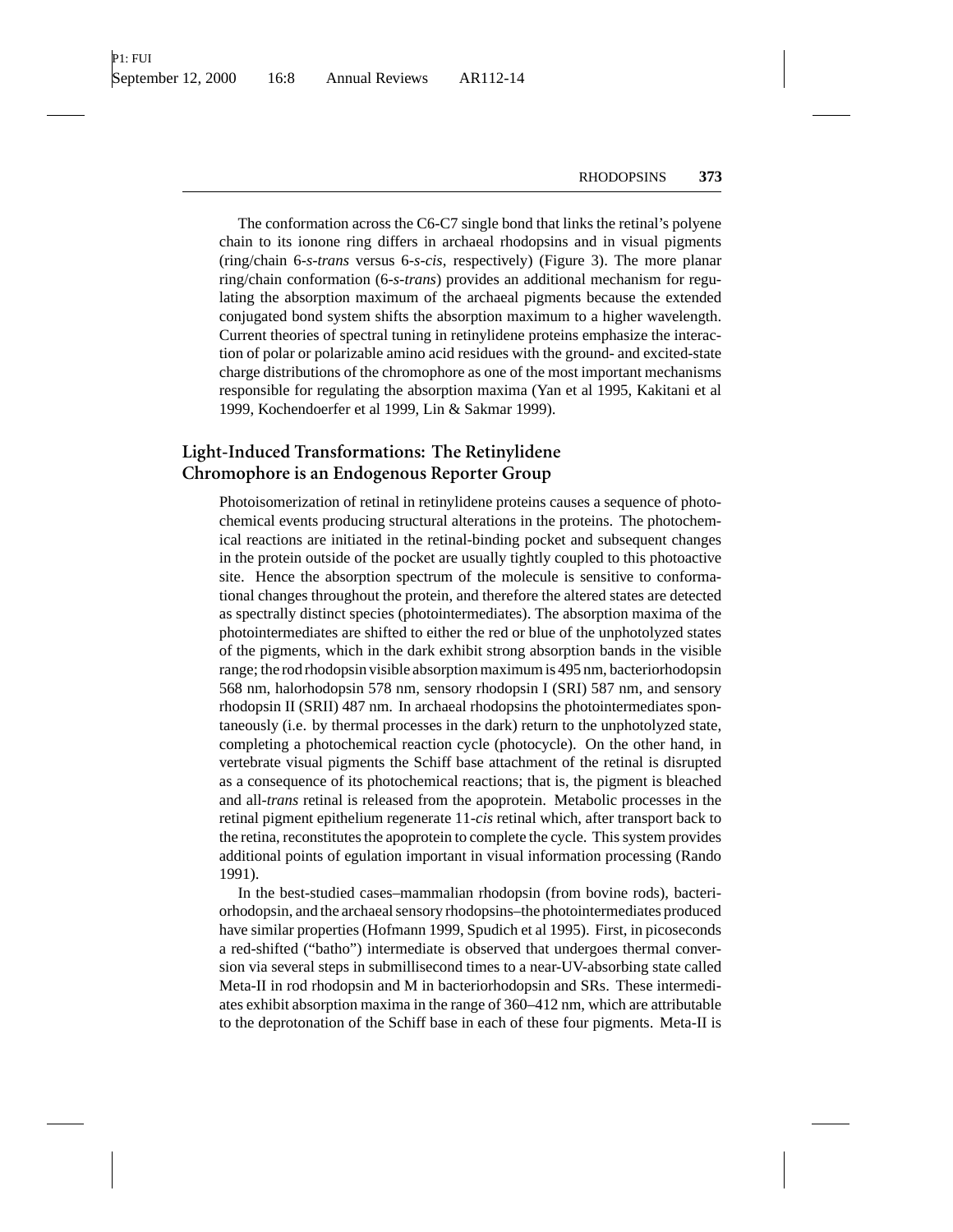a signaling state in rod rhodopsin in that high affinity for the G protein transducin occurs in this state (Hofmann 1999). Analogously, the M intermediates of SRI and SRII are signaling states that communicate with the Htr transducer subunits of the SR signaling complexes (Hoff et al 1997). In the proton pump bacteriorhodopsin, formation of the M intermediate is also a crucial step because the transfer of the Schiff base proton to Asp85 is a key part of its proton translocation pathway.

The deprotonated states are easily monitored because of their large spectral shifts, and the kinetics of M and Meta-II formation and decay are readily followed by flash spectroscopy even in whole-cell preparations. This feature and the important roles of Schiff base proton transfers in retinylidene proteins have made these intermediates extremely useful probes in the analysis of mutants and study of the correlation of biochemical properties with phototransformations. Recent work shows that other intermediates are also involved in signaling. Meta-I, the photointermediate that precedes Schiff base deprotonation in the rod pigment, exhibits high affinity for rhodopsin kinase, the first step in the deactivation pathway of the receptor (Hofmann 1999). SRII appears to continue to generate repellent signals to HtrII in the red-shifted O intermediate that occurs after reprotonation of the Schiff base in M decay (Hoff et al 1997). Halorhodopsin does not form M in its photochemical reactions. Protonation of its Schiff base appears to be stabilized by a chloride counterion, a feature of its chloride-transport function (Varo et al 1995). Moreover, certain mutants of both rod rhodopsin and SRII in which Schiff base deprotonation is blocked (and importantly the helix C-helix G salt bridge is eliminated or weakened) still exhibit formation of light-induced signaling states (see Visual Pigments).

# **RETINYLIDENE PROTEINS IN THE ARCHAEA AND HOMOLOGS IN EUKARYOTIC MICROBES**

## **Transport and Sensory Rhodopsins in Halophilic Archaea**

Four archaeal rhodopsins are found in *H. salinarum* membranes: bacteriorhodopsin, halorhodopsin, and sensory rhodopsins I and II (SRI and SRII) (Figure 4, see color insert), and related halophilic archaeons contain homologs of one or more. These four make up all the retinylidene proteins present in the organism according to its total genome sequence (Ng et al 2000). The bacteriorhodopsin and halorhodopsin proteins carry out light-driven electrogenic translocation of protons and chloride, respectively, across the cell membrane (Lanyi 1995, Haupts et al 1999). The resulting hyperpolarization of the membrane is used by the cell to synthesize ATP and to drive substrate active transport and other energy-requiring processes. The sensory rhodopsins are phototaxis receptors, subunits of a signaling complex including transducer proteins [HtrI (Yao & Spudich 1992) and HtrII (Seidel et al 1995, Zhang et al 1996b), respectively] that control a phosphorylation cascade modulating the flagellar motors (Hoff et al 1997) (Figure 4). SRI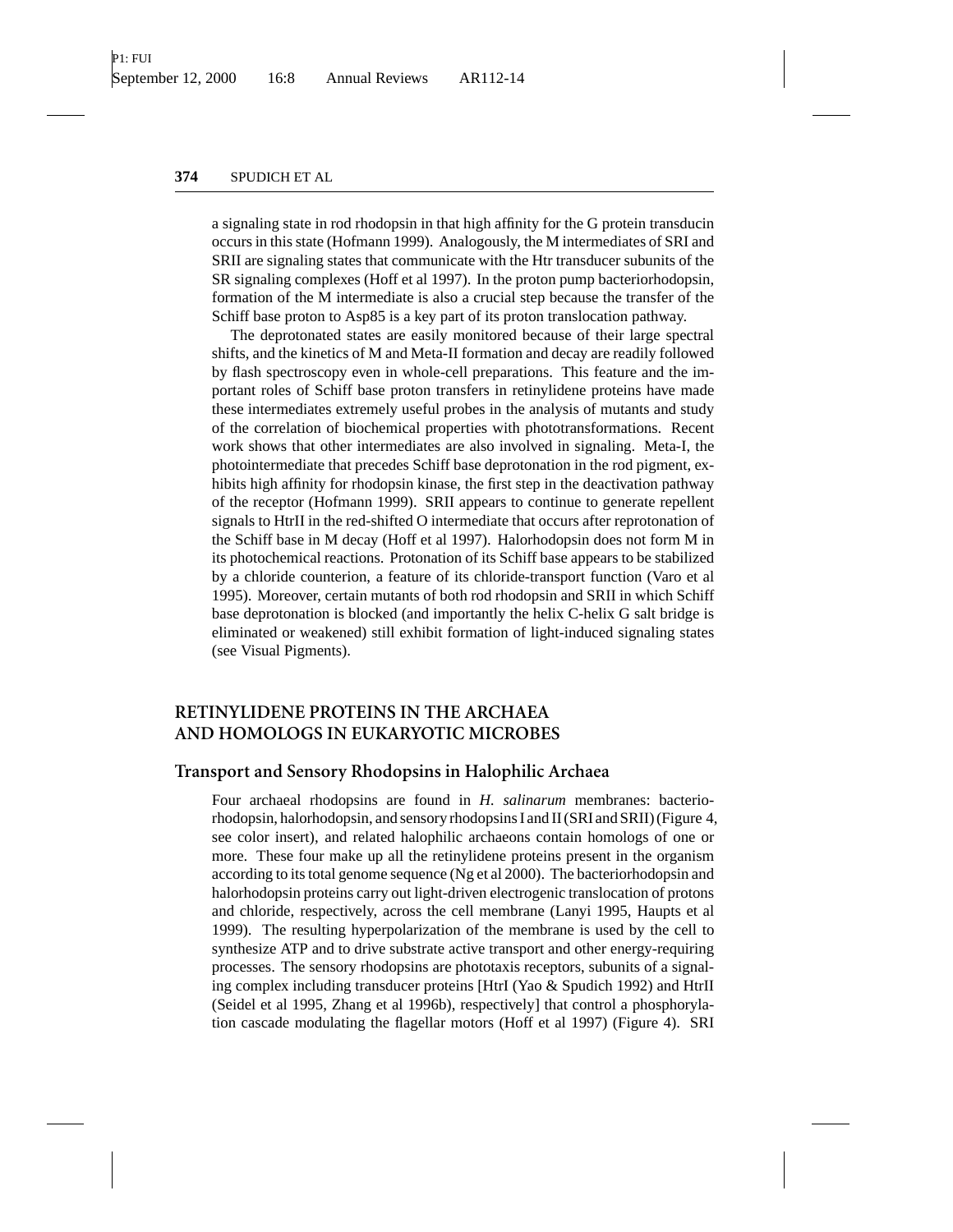is an attractant receptor that guides the cells to orange light able to photoactivate the transport rhodopsins. It also mediates strong repellent responses to potentially damaging near-UV light by a two-photon reaction based on a photochromic mechanism (Spudich & Bogomolni 1984). Bacteriorhodopsin, halorhodopsin, and SRI are produced in semi-anaerobic conditions, when respiration does not satisfy the cells' energy needs. SRII is a blue light-activated repellent receptor made by the cells when they are growing aerobically. SRII absorbs maximally in the spectral peak of solar radiation on the surface of the Earth and therefore is optimally tuned to efficiently detect the light and guide the cells to darkness under conditions in which photooxidative damage is a threat.

A common mechanism for the different functions of the archaeal rhodopsins is suggested by their similarity in structure and by experiments that convert one function to another. First of all, bacteriorhodopsin and halorhodopsin are able to switch functions. At acid pH the proton pump bacteriorhodopsin transports chloride (Der et al 1991), and in the presence of azide the chloride pump halorhodopsin transports protons (Bamberg et al 1993, Varo et al 1996). Moreover, a single mutation, D85T, converts bacteriorhodopsin into a chloride pump with halorhodopsin-like photochemical reactions (Sasaki et al 1995). The interconversion of proton and chloride pumping has been explained in terms of the alternating access of the Schiff base at the attachment site of the retinal (Der et al 1991). The key feature is that the molecules undergo a light-induced conformational change that switches the access of the Schiff base (in the middle of the protein) between the external and cytoplasmic sides of the membrane so that the proton or a mobile chloride counterion to the protonated Schiff base can be released or taken up on either side. The conformational change must make available half channels from the protein surface to the Schiff base at the appropriate times. Therefore, in wild-type bacteriorhodopsin, the reprotonation switch consists of the shift of Schiff base accessibility and the controlled opening of the cytoplasmic half channel in the latter half of the photocycle only after the proton has been committed to the outside (Lanyi 1995). In addition to the conformational change in the protein, a deprotonation-induced decrease in curvature of retinal has also been suggested to contribute to the switch in Schiff base accessibility (Subramaniam et al 1999).

Single mutations (D201N and several substitutions at H166) in SRI convert its attractant signaling form  $(SR_{587})$  into a repellent receptor mediating SRII-like motility responses (Olson et al 1995, Zhang & Spudich 1997), but the most dramatic switch in function of a sensory rhodopsin is its conversion into a light-driven pump. Without mutations SRI is converted from a sensory to a transport rhodopsin simply by liberating it from the tightly bound transducer HtrI subunit. SRI expressed in cells devoid of HtrI pumps protons across the membrane in the same direction as does bacteriorhodopsin (Bogomolni et al 1994, Haupts et al 1995). The electrogenic transport function of transducer-free SRI demonstrates that the essential features of the bacteriorhodopsin pumping mechanism have been conserved in the evolution of the sensor. HtrI interacts with SRI by transmembrane helix-helix contacts (Zhang et al 1999) and inhibits the pump by closing SRI's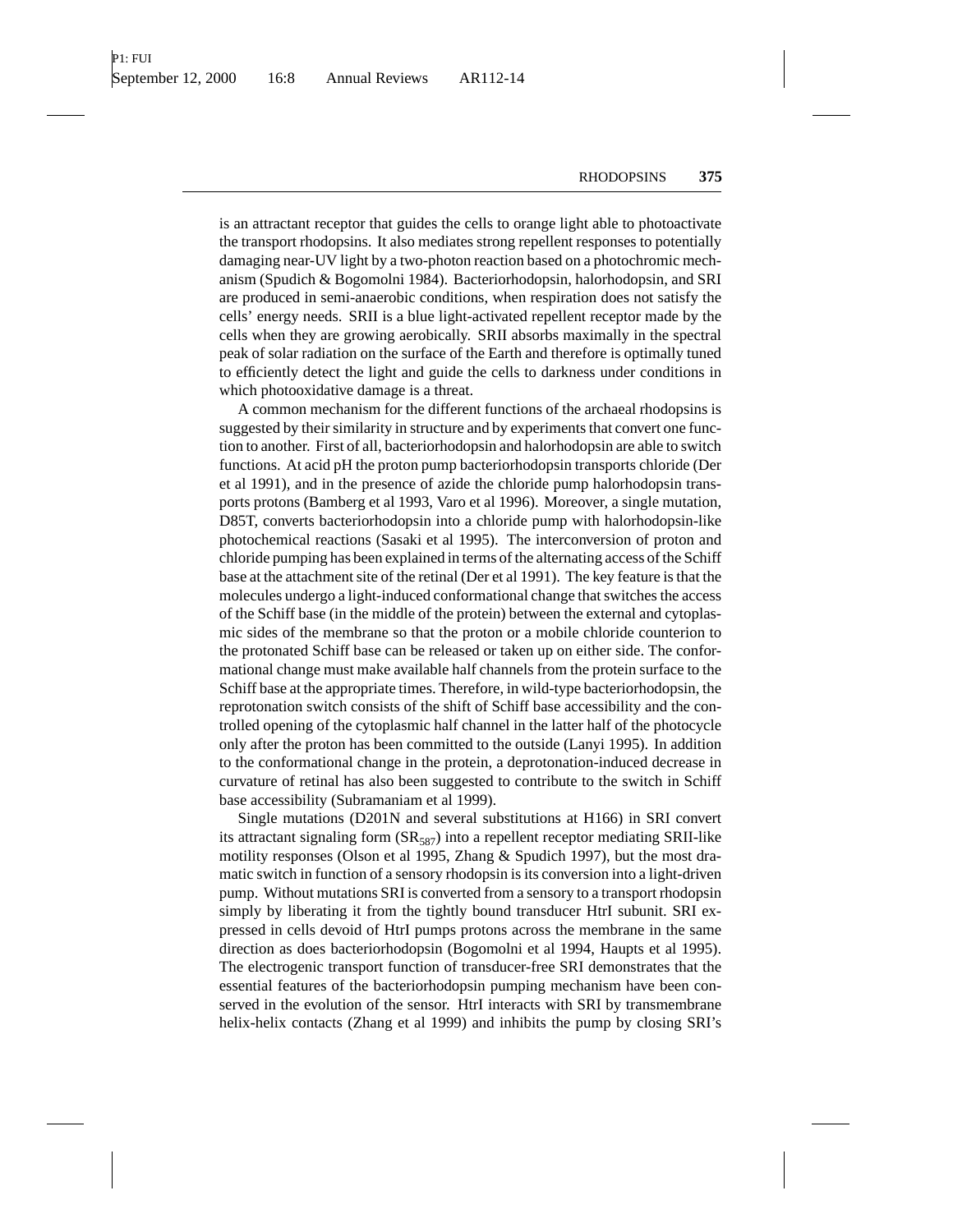cytoplasmic channel (Spudich 1994). This conservation of the pump mechanism and its inhibition by HtrI interaction indicates that the pump machinery, but not the transport activity itself, is functionally relevant for signaling. Recently HtrII-free SRII from the halobacterial species *N. pharaonis* has also been demonstrated to exhibit light-induced proton transfers similar to those of bacteriorhodopsin and carry out light-driven proton translocation (Iwamoto et al 1999, Schmies et al 2000).

Because the transport mechanism of bacteriorhodopsin is conserved in sensory rhodopsins, it seems likely that the light-induced conformational change that switches Schiff base accessibility in bacteriorhodopsin is also conserved. Indeed, a bacteriorhodopsin-like conformational switch is a key component in a current model of signal relay from SR to Htr proteins (Spudich 1998). The light-induced change in the bacteriorhodopsin conformation has been detected directly by electron two-dimensional crystallography of an intermediate in the bacteriorhodopsin photocycle trapped by rapid freezing after illumination (Subramaniam et al 1993, Subramaniam & Henderson 1999) and by analysis of two-dimensional crystals of a mutant containing three mutations that favor the normally light-induced conformation in the dark (Subramaniam et al 1999). The change involves a tilting of helices outward on the cytoplasmic side of the protein, especially Helix F, which pivots from residues Tyr185 and Pro186 outward displacing its cytoplasmic end  $\sim$ 3 Å (Subramaniam et al 1993, Vonck 1996, Subramaniam & Henderson 1999, Luecke et al 1999a,b). An X-ray crystallography study of three-dimensional crystals further characterizes the conformational change occurring in the region identified by electron crystallography (Luecke et al 1999a). More detailed atomic information awaits overcoming the limitation as phototransformation of the protein appears to disorder the three-dimensional crystal lattice in this most conformationally active region of the protein.

Conformations of light-induced intermediates have not been directly observed in the sensory rhodopsins by crystallographic methods, but the following findings taken together argue strongly for the view that a similar change as in bacteriorhodopsin occurs and that the Htr transducers couple to the conformationally active helices on the cytoplasmic side: (*a*) Transducer-free SRI pumps protons and its proton-pumping activity is abolished by interaction with its transducer HtrI (Bogomolni et al 1994, Sasaki & Spudich 1999). (*b*) HtrI blocks or prevents the light-induced movement of protons through the cytoplasmic channel that occurs in HtrI-free SRI (Spudich & Spudich 1993, Olson & Spudich 1993). (*c*) A mutation in SRII (D73N), which is homologous to a mutation in bacteriorhodopsin (D85N ) that induces the open cytoplasmic channel conformation of bacteriorhodopsin in the dark, constitutively activates SRII in the dark (Spudich et al 1997). (*d*) The light-minus-dark difference FTIR spectrum of SRII indicates that a protein conformational change similar to that in bacteriorhodopsin occurs in the second half of the SRII photocycle (Bergo et al 2000). (*e*) Htr transducer deletions (Perazzona et al 1996) and chimeras (Zhang et al 1999) show that the signal relay from SRs to their cognate Htrs is via lateral interactions of their respective transmembrane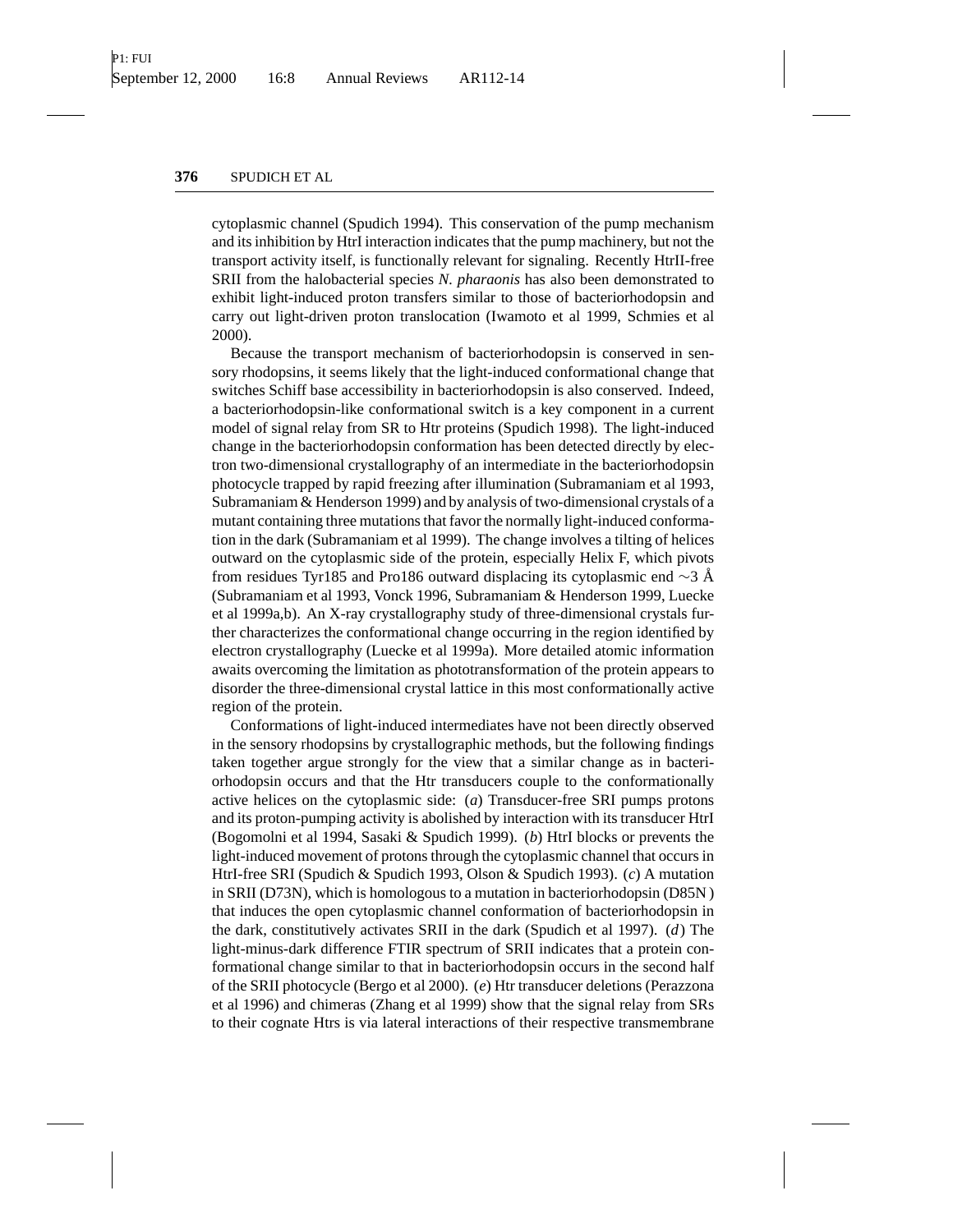helices, as would be expected if helix displacements of the SRs similar to those that occur in bacteriorhodopsin induce displacements in Htr helices. ( *f* ) Mutations in the cytoplasmic side of the HtrI second transmembrane helix (TM2) modulate SRI photochemical reactions, indicating conformational coupling in this region (Jung & Spudich 1996), and a suppressor selection scheme designed to obtain HtrI mutations restoring SRI mutant defects produced mutations clustered in the cytoplasmic side of TM2 of HtrI (Jung & Spudich 1998).

Based on these observations, a model has been proposed that relates sensory rhodopsin signal transmission to the opening of the cytoplasmic channel in the bacteriorhodopsin pumping cycle (Spudich 1998). Further discussion of the effects of Htr transducers on their cognate sensory rhodopsins' photochemistry can be found in Spudich (1994) and Hoff et al (1997) and on their light-induced proton transfers in Sasaki & Spudich (2000).

# **Rhodopsins in Fungi and Homologs in Fungi and Yeast**

Up until last year, ∼30 members of the archaeal rhodopsin family had been described, all in archaeal halophilic prokaryotes (Mukohata et al 1999). The recent reports of members of this family in eukaryotes open the possibility for a much broader distribution than previously realized. A sequencing project on the genome of the filamentous fungus *N. crassa* revealed the first of the eukaryotic homologs, designated NOP-1 (Bieszke et al 1999a). The *nop-1* gene was heterologously expressed in the yeast *Pichia pastoris*, and the results demonstrated that it encodes a membrane protein that forms with all-*trans*retinal a green light-absorbing pigment  $(\lambda_{\text{max}} 534 \text{ nm})$  with a spectral shape and bandwidth typical of rhodopsins (Bieszke et al 1999b). Laser flash kinetic spectroscopy of the retinal-reconstituted NOP-1 pigment reveals that it undergoes a slow photocycle with a near UV-absorbing intermediate that is similar to the M intermediates produced by transient Schiff base deprotonation of the chromophore in the photocycles of bacteriorhodopsin and sensory rhodopsins I and II. A red-shifted intermediate late in the photocycle similar to the O intermediate in bacteriorhodopsin and SRII was also detected. The presence of both M-like and O-like species in a seconds-long photocycle is most closely similar to that of the phototaxis receptor SRII (Sasaki & Spudich 1998).

The function of NOP-1 cannot be assigned based on its primary sequence because phylogenetic analysis places NOP-1 equally distant from archaeal transport and archaeal sensory rhodopsins (Bieszke et al 1999a). The flash photolysis analysis of the Neurospora rhodopsin formed from NOP-1 and retinal, however, perhaps provides a clue. The transport rhodopsins are characterized by photocycles of  $~\sim$ 10 ms, whereas sensory rhodopsins are slow-cycling pigments with lifetimes in the 100 ms to seconds range (Spudich et al 1995). This kinetic difference is functionally important because a rapid photocycling rate is advantageous for efficient pumping for a transporter, whereas a slower cycle provides more efficient light detection to a sensor since signaling states persist for longer times ( Yan et al 1991b). The long lifetime of the photo intermediates of Neurospora rhodopsin therefore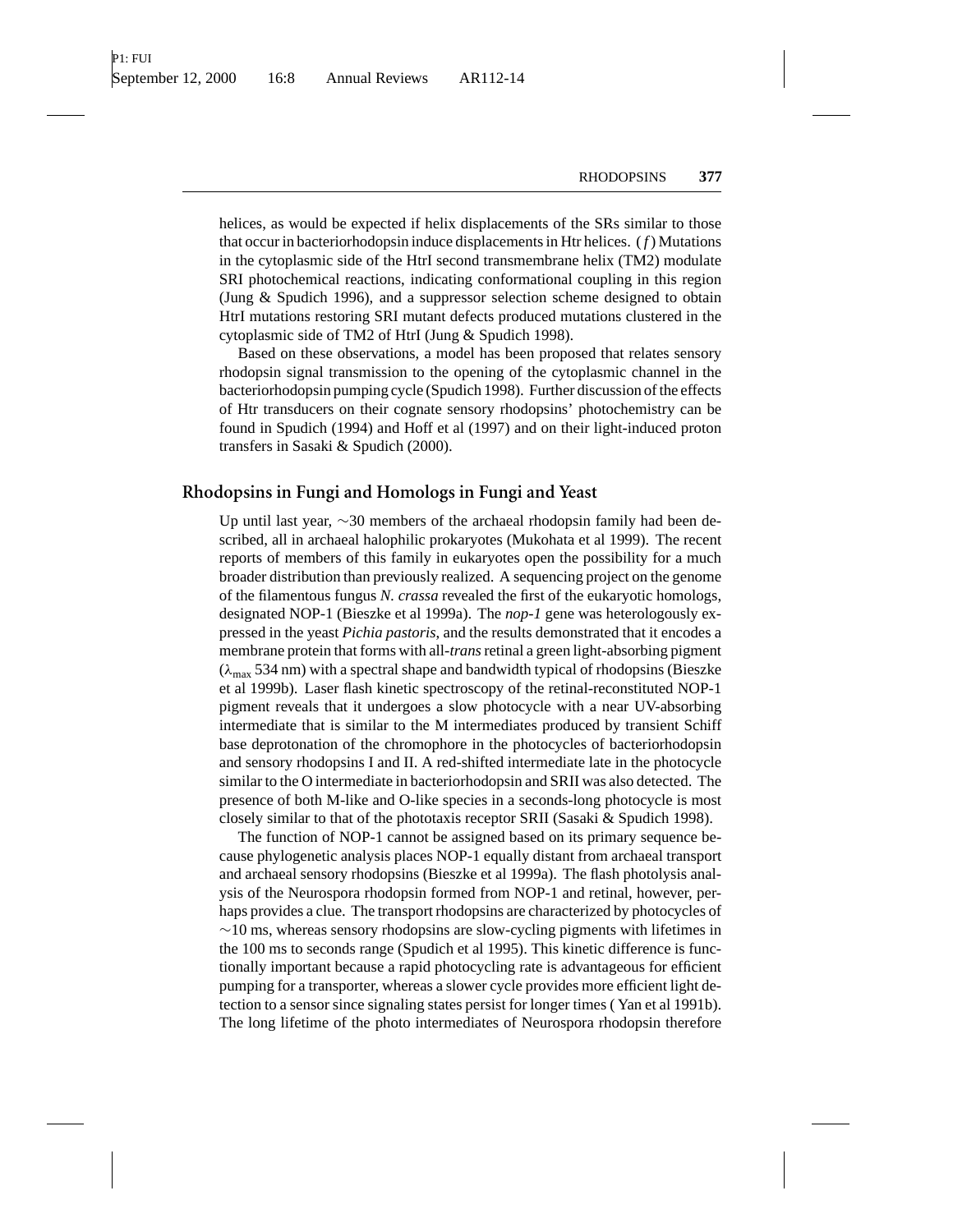argues for a sensory function. One caveat is that the Neurospora rhodopsin kinetics may be altered by heterologous expression in the non-native membrane environment.

A search of genome databases currently in progress indicates the presence of archaeal rhodopsin homologs in various filamentous fungi. Two genes, one in *Fusarium sporotrichioides* and the other in *Leptosphaeria maculans*, predict proteins with high identity in the retinal-binding pocket. Generalizing from the NOP-1 results, these genes are likely to encode photoactive retinylidene proteins. Several other genes in *N. crassa*, *Aspergillus nidulans*, and *Saccharomyces cerevisiae* predict proteins that exhibit significant homology to archaeal rhodopsins but are missing critical residues in the retinal-binding pocket.

Comparison of the sequences of these archaeal-opsin-related proteins reveals patches of conserved residues. The 22-residue retinal-binding pocket of the archaeal rhodopsin family is shown in blue in the NOP-1 sequence, and the residues shared with the archaeal rhodopsins outside of the pocket are shown in green (Figure 5, *top*; see color insert). Also shown in the figure are two representative opsin-related protein sequences, one from the filamentous fungus *A. nidulans* (*middle*) and the other from the yeast *S. cerevisiae* (*bottom*). Eight and 12 residues, respectively, of the retinal-binding pocket are missing in these two proteins, including the critical lysine in the seventh helix to which retinal attaches covalently. The archaeal-opsin-related proteins are therefore not likely to form a photoactive pigment with retinal. The strongest region of conservation in these proteins is along helix C, the extracellular part of helix E, and the middle of helix F. Given the transport function of archaeal rhodopsins, it is intriguing that one of the yeast opsin-related proteins, HSP30 (30 kDa heat shock protein), is implicated as interacting with two transport proteins. First, HSP30 has a known function of down-regulating stress-stimulation of  $H^+ATP$ ase activity under heat shock conditions (Piper et al 1997). More recently, it has been proposed to interact with the preprotein translocase of the mitochondrial outer membrane ( Plesofsky et al 1999). It is tempting to speculate that the conformational switching properties of the archaeal rhodopsins have been preserved in these opsin-related proteins, while the photoactive site has been lost and replaced, presumably by another input module such as a protein-protein interaction domain.

# **Evidence for Archaeal Rhodopsin Homologs as Phototaxis Receptors in Algae and Fungi**

Restoration of phototaxis by retinal addition to a pigment-deficient mutant of *Chlamydomonas reinhardtii* first indicated a retinal-containing photoreceptor in a eukaryotic microorganism ( Foster et al 1984). Reconstitution with various retinal analogs was shown to shift the action spectrum for phototaxis, which is strong evidence that the added retinal enters the photoreceptor as opposed to stimulating phototaxis in an indirect manner. Similar evidence has been reported for phototaxis by zoospores of the fungus *Allomyces reticulatus*(Saranak & Foster 1997). Several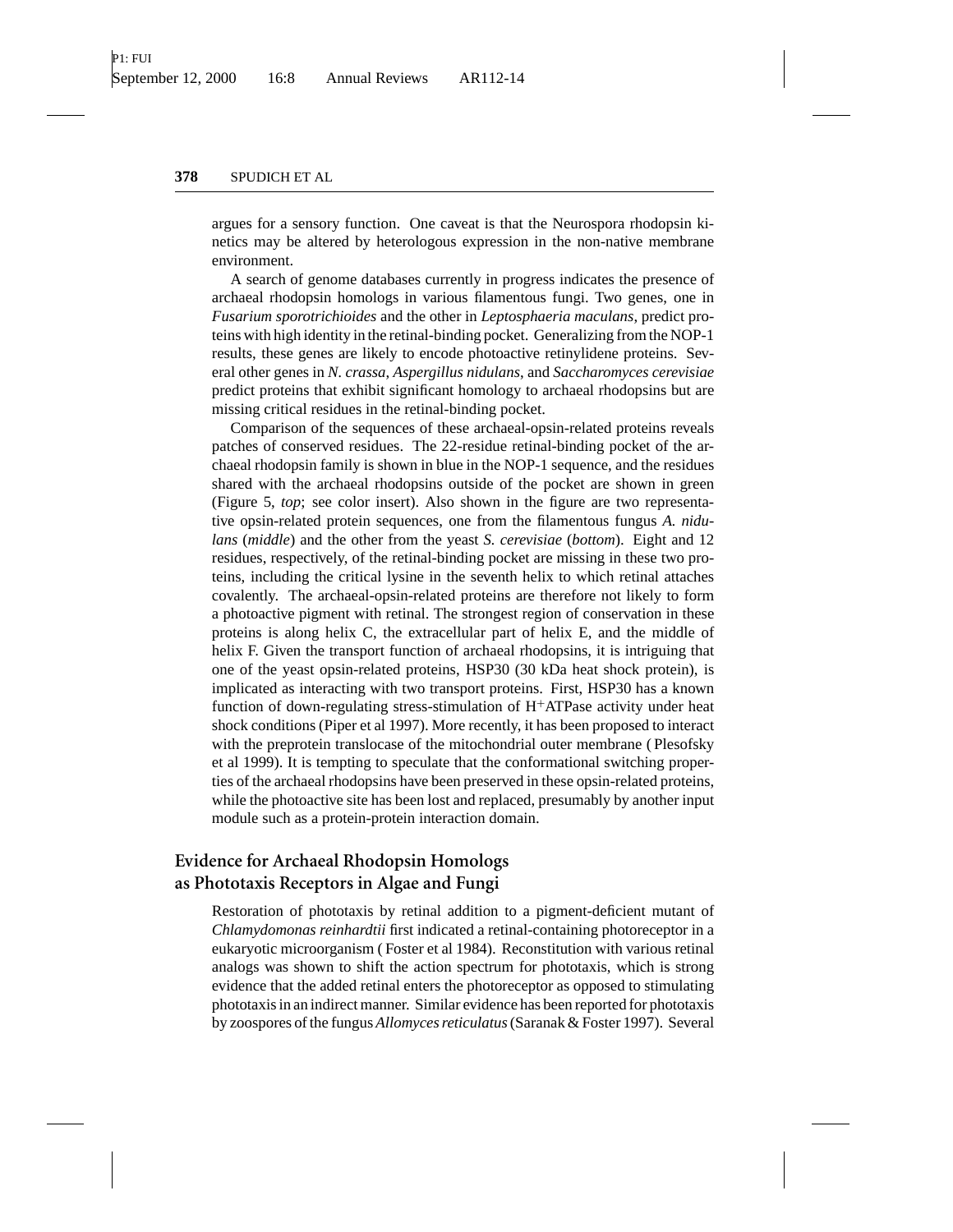laboratories have subsequently studied motility behavior of pigment-deficient *C. reinhardtii* cells reconstituted with retinal isomers and analogs. These studies confirmed the retinylidene chromophore in *C. reinhardtii* phototaxis and, moreover, demonstrated an archaeal-like retinal configuration (all-*trans*) and ring/chain conformation (6-*s-trans*) in the *C. reinhardtii* photoreceptor (Hegemann et al 1991, Lawson et al 1991, Sakamoto et al 1998). Moreover, preventing isomerization across the C13-C14 double bond by using "isomer-locked" retinals prevented behavioral photoresponses, indicating all-*trans* to 13-*cis* isomerization is required for signaling, as in archaeal sensory rhodopsins.

*Euglena gracilis* is another motile, unicellular green alga that exhibits phototaxis. The receptors responsible for its photoresponses have been the focus of several studies, and much of the evidence points to a flavin and/or pterin chromophore (Schmidt et al 1990). However, Gualtieri and coworkers (Gualtieri et al 1992) extracted all-*trans* retinal from *Euglena* cells and suggested that this chromophore derives from a rhodopsin-like photoreceptor.

Kreimer and coworkers reported the green alga *Spermatozopsis similis* exhibits photobleached absorption peaks by difference absorption spectroscopy of enriched eyespots and associated membranes (Kreimer et al 1991a,b). Reconstitution of bleached material with retinal generated an absorption band at 540 nm, and retinal was extractable from unbleached material.

*Chlamyrhodopsin and Volvoxrhodopsin* A 26-kDa membrane protein given the name chlamyrhodopsin was isolated from eyespot preparations from *C. reinhardtii* and proposed to be a retinylidene receptor for phototaxis ( Deininger et al 1995). The same group cloned a gene encoding a homologous protein named by the authors volvoxrhodopsin from the multicellular alga *Volvox carteri* (Ebnet et al 1999). These proteins do not exhibit the characteristic seven-helix motif nor extensive regions of identity with either archaeal or visual rhodopsins and therefore have been proposed to represent a new type of photosensory receptor. The main evidence for the proposed function of these proteins as retinylidene phototaxis receptors is as follows: (*a*) The chlamyrhodopsin protein forms a covalent attachment with radioactive retinal upon treatment with a reducing agent, indicating that retinal forms a Schiff base linkage with one or more of the protein's lysines (Deininger et al 1995). (*b*) The protein is located in the eyespot region of the cell, which is where the phototaxis machinery is known to be located. (*c*) In eyespot preparations similar to those used to isolate the protein, hydroxylamine-bleaching and retinal addition indicate the presence of a pigment with the appropriate absorption spectrum (Beckmann & Hegemann 1991). (*d* ) The volvoxrhodopsin primary sequence (although not that of chlamyrhodopsin) matches 10 out of 27 residues in a consensus sequence in the retinal attachment site in a group of invertebrate rhodopsins, including an alanine-lysine-alanine containing the retinal-binding lysine in the invertebrate rhodopsins. (*e*) An antisense transformant with ∼10% of the volvoxrhodopsin protein exhibits phototaxis sensitivity reduced 10-fold ( Ebnet et al 1999).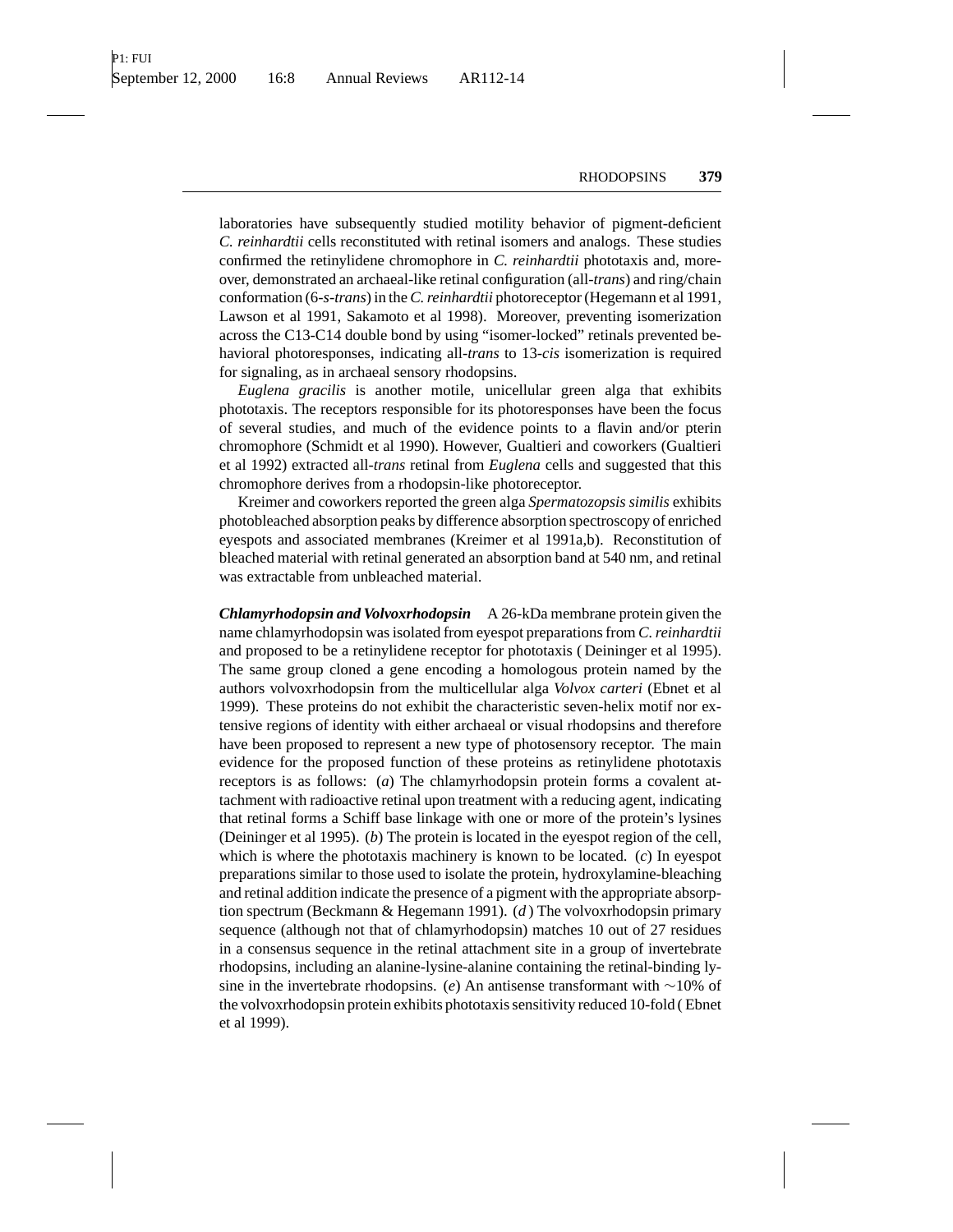The data are suggestive, although further evidence is needed before concluding definitively that the proteins are photoactive retinylidene proteins. It would be important to establish that the reductive-labeling with radioactive retinal is specifically with one lysine since retinal readily forms Schiff base linkages with lysine  $\varepsilon$ -amino groups, and the proteins proposed to be the receptors have relatively high lysine contents (15% of the residues in chlamyrhodopsin protein and 17% of those in volvoxrhodopsin protein). The detection of color and/or photoactivity directly attributable to the proteins would be valuable. Also gene knockout and rescue experiments might provide definitive information.

If the identified proteins are retinylidene photoreceptors, they represent an interesting new class of such proteins, as the authors point out (Deininger et al 1995). The lysine-rich sequences interspersed with hydrophobic residues are similar to the S4 stretches of voltage-gated or cGMP-gated channels (Ebnet et al 1999). This feature would be consistent with the rapidly induced photoreceptor currents suggesting that the receptor controls a pre-bound ion channel or that it has a lightregulated conductance (Braun & Hegemann 1999). On the other hand, the recent findings of archaeal-type rhodopsins in eukaryotic microbes and the archaeal-type retinylidene chromophore deduced from the in vivo retinal analog reconstitution studies suggest type 1 rhodopsins may be present in *C. reinhardtii*. It is possible that the protein called chlamyrhodopsin is an ion channel-containing component that interacts with an undiscovered retinylidene photoreceptor.

# **HIGHER ANIMAL RETINYLIDENE PROTEINS**

### **Visual Pigments**

Whereas type 1 sensory rhodopsins signal to integral membrane transducers by transmembrane helix interactions, signaling by mammalian rod rhodopsin involves its cytoplasmic loops.

Light-activation of rod rhodopsin recruits at least three proteins to its cytoplasmic surface: the G protein transducin, rhodopsin kinase, and arrestin. How structural changes initiated at the photoactive center of the protein are propagated to the loops at the surface has been investigated by a variety of mutagenesis and biophysical studies (Helmreich & Hofmann 1996, Rao & Oprian 1996). Spin-labeling studies of cysteine-substituted mutants detect light-induced outward movements of helices C and F and a rotation of helix F relative to helix C (Farahbakhsh et al 1995, Farrens et al 1996). The introduction of a zinc-binding site engineered at the cytoplasmic ends of transmembrane helices C and F creates  $\text{Zn}^{2+}$ -dependent inhibition of transducin activation, which indicated that the helices C and F are in close proximity and that their movement relative to one another is required for transducin activation (Sheikh et al 1996). A recent cross-linking study (Borhan et al 2000) found that in rod rhodopsin the retinal  $\beta$ -ionone ring moves from the vicinity of Trp265 in helix F to that of Alal69 in helix D. This result suggests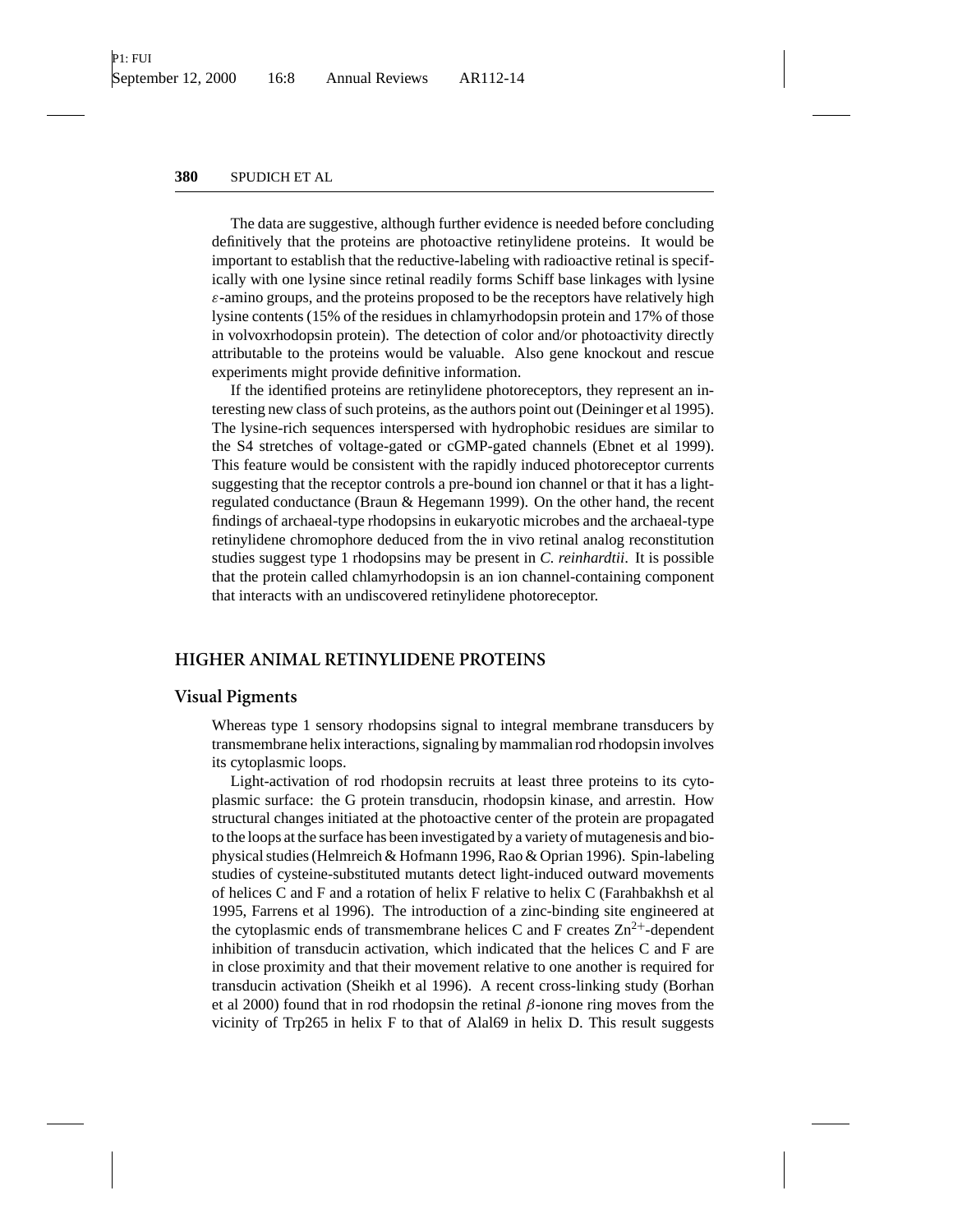a substantial light-induced conformational change in the protein because Alal69 does not appear to be accessible to the ionone ring in the dark crystal structure (Palczewski et al 2000), even after considering possible changes in the retinal position owing to isomerization (Bourne & Meng 2000). These results, the locations of activating mutations, and fluorescent reporter group studies of other G protein–coupled receptors suggest models in which helices C and F rotation and translation propagate conformational changes through the membrane-embedded structure of the receptor to the loops ( Hulme et al 1999).

It is interesting to compare the molecular events leading to rhodopsin activation with those of archaeal sensory rhodopsins. The outcome of activation in both cases is altered protein-protein interaction but with different proteins, membraneembedded in the case of the SRI and SRII and soluble in the case of rod rhodopsin. Hence the altered receptor surfaces are expected to be different, but the initial events occurring in the photoactive site are strikingly similar: (*a*) Both types of sensory receptors are activated by photoisomerization of the retinal. (*b*) Both require a similar steric trigger to generate its signaling state. SRI requires steric interaction of a methyl group on the retinal polyene chain (the 13-methyl) with a protein residue to generate its signaling state M (Yan et al 1991a), and rod rhodopsin requires interaction of the other methyl group on the retinal polyene chain (the 9 methyl) with the protein to generate its signaling state Meta-II (Ganter et al 1989). (*c*) Formation of the respective signaling states SRII M ( $\lambda_{\text{max}}$  350 nm) and rod rhodopsin Meta-II ( $\lambda_{\text{max}}$  380 nm) entail transfer of the Schiff base proton from helix G to the proton acceptor on helix C [Asp73 in SRII (Bergo et al 2000); Glu113 in rod rhodopsin (Khorana 1993)]. (*d* ) Mutagenic disruption of the helix G-helix C interhelical salt bridge formed by the protonated Schiff base with Asp73 and Glu113 (by mutations D73N and E113Q) constitutively activate rod rhodopsin and SRII, respectively. The disruption of the Lys216 protonated retinylidene Schiff base salt bridge with Asp85 in bacteriorhodopsin (Figure 6, *left*; see color insert) is a major contributor to the conformational change in its pumping cycle ( Lanyi 1995). Similarly, disruption of the corresponding helix G-helix C salt bridges in SRII (Spudich et al 1997) and in rod rhodopsin (Robinson et al 1992) induces their signaling conformations, although retinal must be isomerized or removed for activation in the latter but not in the former. (*e*) As discussed above, helices C and F are implicated in the conformational switching in SRs, and analogously helices C and F are implicated in the activation of rod rhodopsin. ( *f* ) Finally, in both cases helix F appears to be the most mobile helix in its light-induced conformational change.

The double mutant of rod rhodopsin E113A/A117E, which provides an alternative counterion for the protonated Schiff base on helix C, exhibits light-induced activation of the receptor without Schiff base deprotonation (Fahmy et al 1994). This result indicates that the primary role of the deprotonation of the Schiff base is to neutralize E113, but that if it is already neutral, other consequences of photoisomerization are still sufficient to drive the protein to some extent into its signaling state. The same is true of SRII, in that the SRII mutant D73A, which has a Schiff base that remains protonated throughout the photocycle (probably stabilized by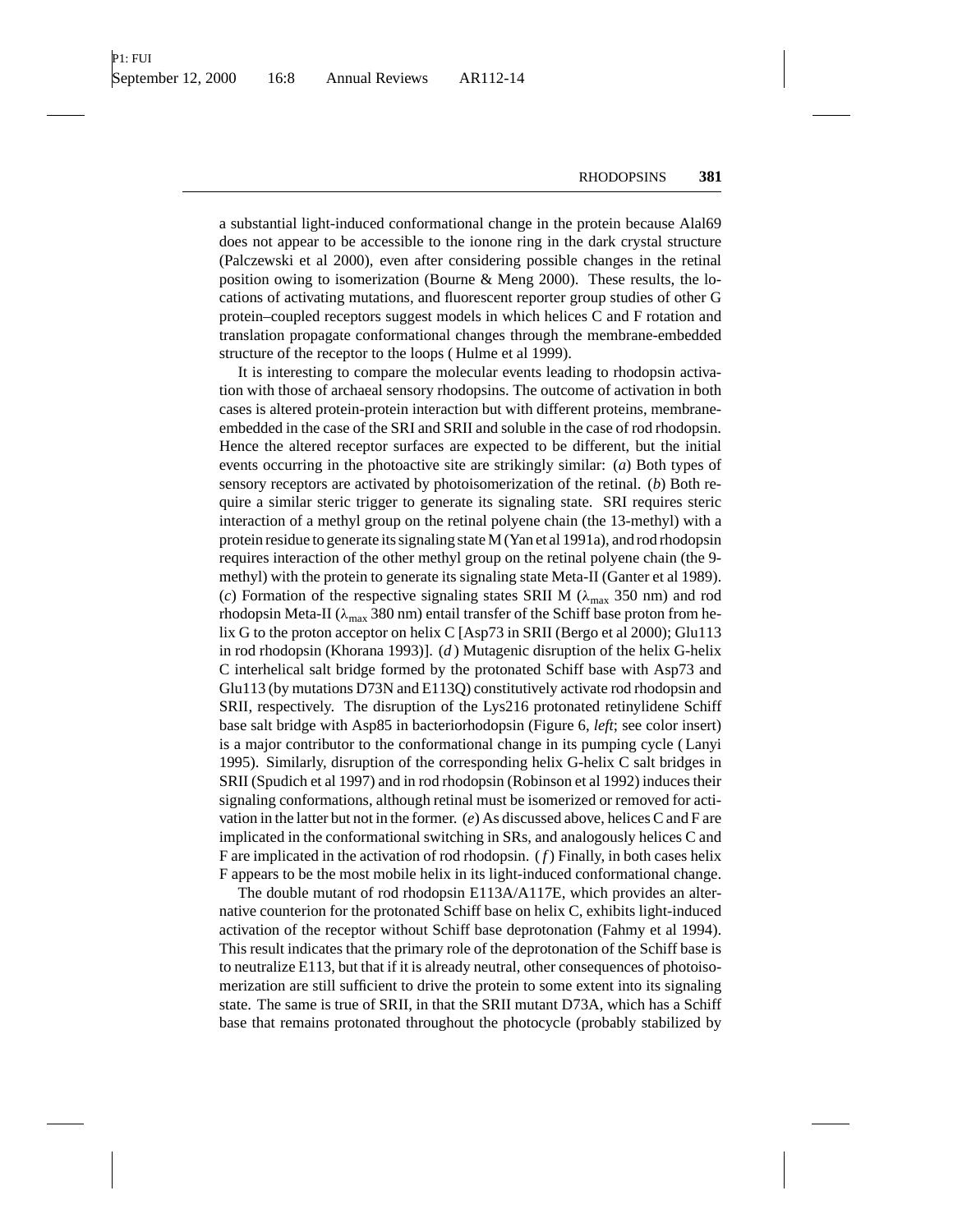a chloride), is partly constitutively active but still generates strong light-induced repellent signals to HtrII ( EN Spudich. J Sasaki & JL Spudich, unpublished data).

Octopus rhodopsin is similar to the neutralized counterion mutants of rhodopsin and SRII in that it lacks an anionic counterion to the Schiff base, and its signaling conformation is formed without Schiff base deprotonation (Nakagawa et al 1999). The authors of this study point out that invertebrate rhodopsin activation may be simpler than that of vertebrates because the proton transfer step does not need to occur owing to the fact that there is no Schiff base/counterion salt bridge constraining the protein in an inactive state.

Work on other G protein-coupled receptors raises the possibility that visual pigments, like the archaeal SRs, may exhibit lateral helix-helix interactions in the membrane (Bockaert & Pin 1999). The angiotensin II receptor and mutant chimeric muscarinic/adrenergic receptors form dimers (Maggio et al 1993, Monnot et al 1996), and a peptide corresponding to helix F of the  $\beta$ 2-adrenergic receptor was found to inhibit dimerization, indicating helix-helix interaction (Hebert et al 1996). The GABA-B receptor is a heterodimer of two similar seven-helix subunits that may make contact in the transmembrane regions (Jones et al 1998, Kaupmann et al 1998, White et al 1998). Also single transmembrane helix proteins (RAMPs) associate with the calcitonin- receptor-like receptor (CRLR) to regulate its transport and ligand specificity (McLatchie et al 1998).

### **Pinopsins**

Genes expressing extra-ocular photoreceptor pineal-specific opsins (pinopsins) have been cloned from chicken (*Gallus gallus*) (Okano et al 1994, Max et al 1995), pigeon (*Columba livia*) (Kawamura & Yokoyama 1996), and chameleon (*Anolis carolinensis*) (Kawamura & Yokoyama 1997). Similar extra-ocular receptor genes have been cloned from the brain hypothalamus of toads (*Bufo japonicus*) (Yoshikawa et al 1998) and marine lamprey (*Petromyzon marinus*) (Yokoyama & Zhang 1997).

There is indirect evidence that pinopsin is a circadian rhythm photoreceptor. In avian pineal glands, a light signal resets the phase of the endogenous circadian oscillator that controls serotonin *N*-acetyltransferase activity, which is responsible for the melatonin rhythm and triggers a light-induced phase-shift of the circadian pacemaker (Okano & Fukada 1997). Pinopsin is the most abundant photoreceptive molecule in the pineal gland and is not detectable in retina. Also, toad pinopsin may play a role in breeding behavior such as the organism's photoperiodic gonadal response.

The pinopsin proteins are 43–48% identical in amino acid sequence to vertebrate retinal opsins. The apoprotein binds 11-*cis*-retinal and is sensitive to blue-green light ( $\lambda_{\text{max}} = 470$  nm in chicken, 481 nm in pigeon). The Schiff base lysine in helix G, corresponding to Lys296 in bovine rod rhodopsin, is conserved, as is the glutamate counterion in helix C, the retinal pocket implicated in spectral tuning, and most of the residues in the cytoplasmic domains that are functionally coupled with G-proteins.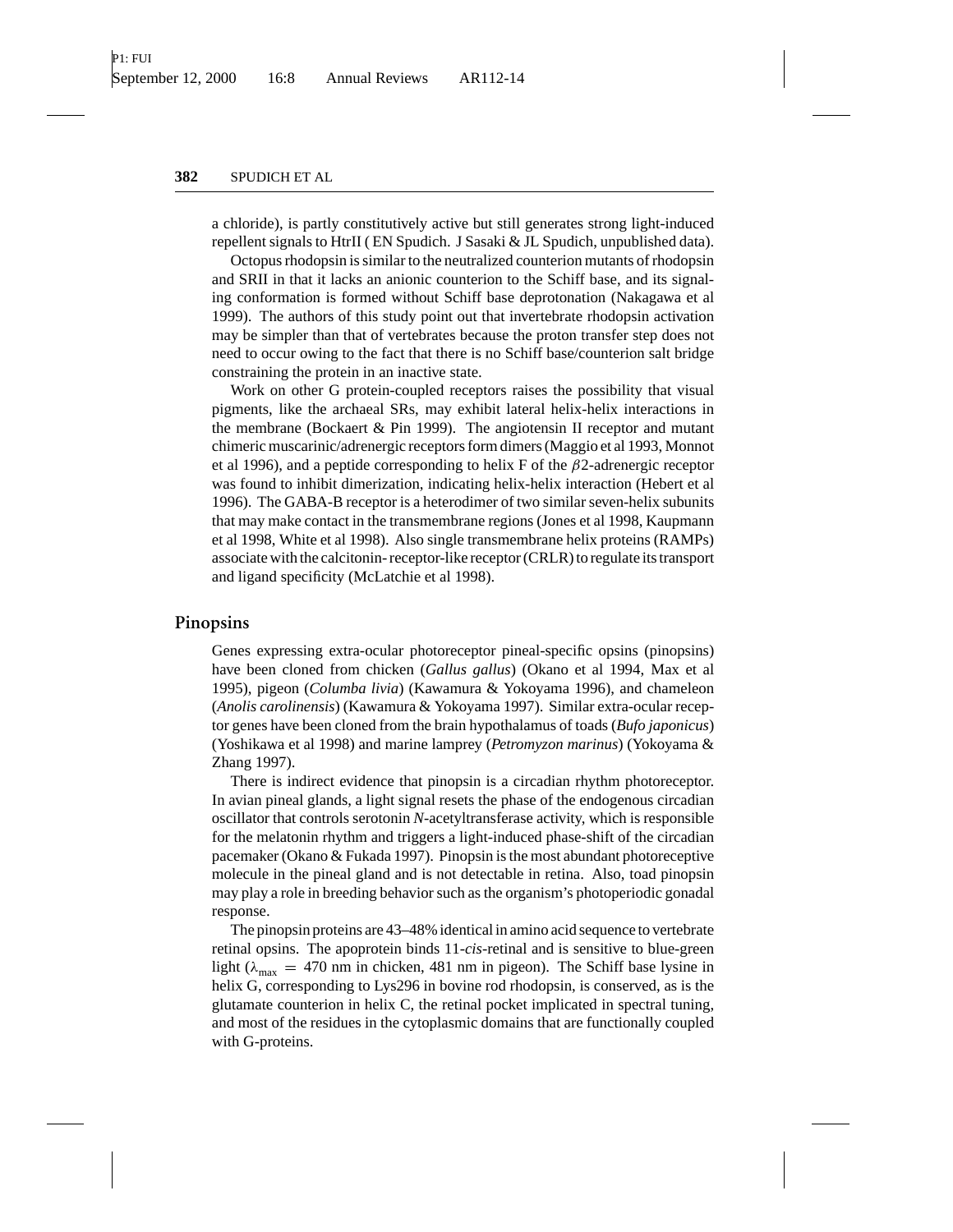# **Retinochromes and RGR Opsins**

Retinochrome (retinal photoisomerase) is a photosensitive pigment found in the retina of squid (*Todarodes pacificus*) and octopus (*Octopus bimaculoides*) (Hara & Hara 1982). Retinochrome facilitates the photoregeneration of visual pigments in visual cells of these organisms during daylight by catalyzing photoisomerization of all-*trans* retinal to the 11-*cis* configuration used by visual rhodopsins (Pepe & Cugnoli 1992). The retinochrome apoprotein forms with the all-*trans* isomer a photoreactive retinylidene pigment that is photoconverted to metaretinochrome, which contains 11-*cis* retinal. The visible absorption maximum of *Todarodes* retinochrome is 495 nm and that of its metaretinochrome photointermediate is near 470 nm. The visible absorption maximum of retinochrome varies from species to species, but it is generally 15–25 nm longer than that of the corresponding visual rhodopsin (Hara & Hara 1982). The hydropathy profile indicates that retinochrome contains seven transmembrane helices and that there is recognizable homology to bovine rod rhodopsin (Lomize et al 1999). The protein at 33 kDa is smaller than visual pigments, and it lacks the C-terminal region that contains phosphorylation sites involved in arrestin binding. Retinochrome may have only a catalytic as opposed to signaling function.

A retinal photoisomerase that catalyzes all-*trans* to 11-*cis* isomerization is also found in mammalian retinal pigment epithelium (RPE) in the eye. The RPE is a specialized cell monolayer that lies adjacent to the photoreceptors and performs the function of restoring the 11-*cis*retinal from its all-*trans* configuration released from the visual pigments, thereby allowing their regeneration after bleaching. The RPE and Muller cells contain a blue and UV-absorbing pigment (absorption maxima at 469 nm and 370 nm), called the RPE retinal RGRor RGR opsin). RGR has been identified in human and mouse and it binds preferentially all-*trans*-retinal rather than the 11-*cis*isomer (Shen et al 1994). Photoexcitation of either of its absorption bands results in stereospecific isomerization of the bound all-*trans*-retinal to an 11-*cis* configuration (Hao & Fong 1996, 1999). Because RGR appears to contain a G protein–binding domain, a signal transduction function seems likely in addition to an 11-*cis* retinal regeneration function.

# **Other Retinylidene Receptor Proteins (Parapinopsin, VA opsin, Melanopsin, Peropsin, and Encephalopsin)**

There are green, blue, violet, and red-absorbing rhodopsins in retina for visual reception in vertebrates. Additional retinal, extra-retinal, and extra-ocular photoreceptors may play important roles in circadian rhythmicity, camouflage and body color change, detection of ambient light conditions and seasonal changes in the photoperiod, and, especially in juvenile stages, negative phototaxis. Parapinopsin is present in the parapineal gland of a cold-blooded vertebrate, the channel catfish (*Ictalurus punctatus*) (Blackshaw & Snyder 1997). Parapinopsin is predominantly localized to the parapineal organ and is expressed in relatively small amounts in the pineal gland in catfish. In Atlantic salmon (*Salmo salaar*) a retinylidene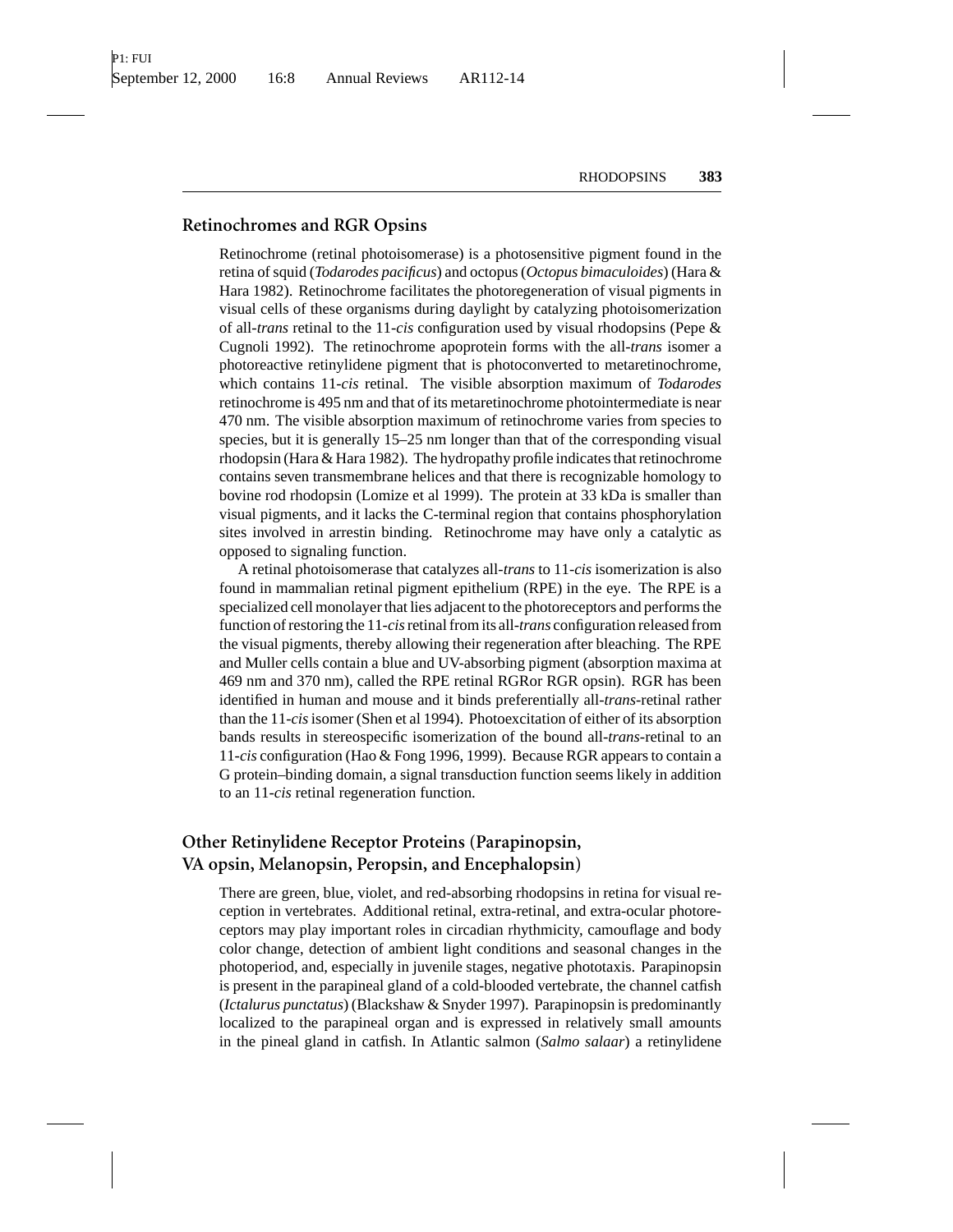pigment called vertebrate ancient opsin (VA opsin) is expressed not only in retinal horizontal and amacrine cells of the eye but also in cells of the pineal and sub-habeular areas of the brain (Soni & Foster 1997, Soni et al 1998). Therefore, retinal photoreception is not restricted to just rod and cone cells. Both areas of the pineal complex and eyes are involved in circadian rhythms and the production of melatonin; hence VA receptors may mediate effects of light upon the circadian clock and/or melatonin synthesis.

A variety of novel opsins in non-mammalian vertebrates have been identified including melanopsin, which is found in photosensitive dermal melanophores and retinal horizontal cells in *Xenopus laevis* (Provencio et al 1998). The primary amino acid sequence shows greatest homology with cephalopod opsins. A predicted secondary structure indicates the presence of a G protein–binding domain and an exceptionally long C-terminal tail with multiple putative phosphorylation sites. Melanopsin mRNA is expressed in hypothalamic sites and in the iris. Its expression in both retinal and nonretinal tissues suggests a role in vision and nonvisual photoreceptive functions such as photic control of skin pigmentation, pupillary aperture, and circadian and photoperiodic physiology. A human melanopsin was described recently in the inner retina of the eye (Provencio et al 2000). Expression was restricted to cells within the ganglion and amacrine cell layers of primate and murine retinas, and notably, was not observed in the visual pigment-containing cells of the outer retina, suggesting that melanopsin mediates only nonvisual photoreceptive tasks.

Another visual pigment-like protein, peropsin, has been identified in cDNA derived from human ocular tissue (Sun et al 1997). The corresponding mRNA was found only in the eye, where it is localized to the apical face of RPE and most prominently to the microvilli that surround the photoreceptor outer segments. The authors suggest that peropsin may play a role in RPE physiology, either by detecting light directly or by monitoring the concentration of retinoids or other photoreceptor-derived compounds.

Encephalopsin is the first putative extraocular opsin identified in mammals (human and mouse). It shows strong and specific expression in the brain in the preoptic area and paraventricular nucleus of the hypothalamus and may play a modulatory role in circadian entrainment (Blackshaw & Snyder 1999).

These retinal, extra-retinal and extra-ocular pigments fulfill the criteria expected of functional opsins. The Schiff base lysine corresponding to Lys296 in bovine rod rhodopsin is conserved, as is the acidic residue corresponding to the counterion Glu113 (Glu or Asp). Many residues involved in G protein–binding and spectral tuning in vertebrate opsins are conserved as well.

## **CONCLUSIONS AND PROSPECTIVES**

The evolutionary relationship between type 1 and type 2 rhodopsins cannot be decided with certainty. Did nature discover retinal just once and evolve two distinct families? Their common origin may be obscured in the examples that we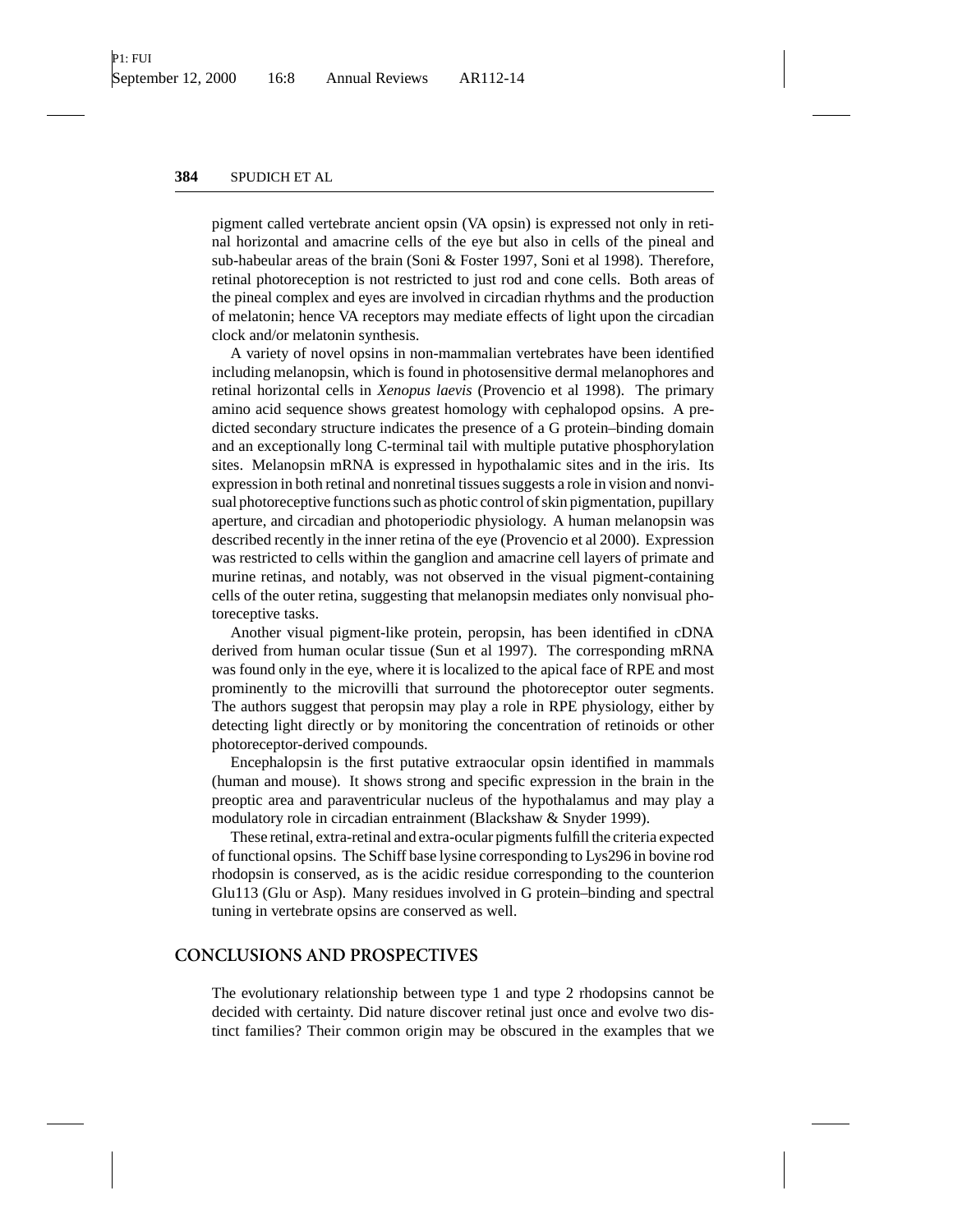know, which are after all from evolutionarily distant creatures, since all type 1 rhodopsins so for identified are found in microorganisms and all type 2 are found in higher animals. The single- progenitor hypothesis will be tested in future genome projects and would be confirmed if a missing link were to be found, i.e. a gene encoding a retinylidene protein with both type 1 and type 2 sequence identity.

On the other hand, the genome sequence data presently available and the threedimensional structures of the molecules themselves argue that nature discovered retinal twice, and both times found it useful, when solvated with seven helices, for photosensory signaling as well as other phototransduction functions. The two-progenitor hypothesis would require that archaeal sensory rhodopsins and mammalian rhodopsins have converged on remarkably similar mechanisms of receptor photoactivation. Such closely similar mechanisms could result from "likely reinvention" determined by the inherent properties of retinal as a chromophore.

Retinylidene proteins are likely to continue to be on the cutting edge in research on atomic-resolution structure/function of membrane proteins. The inherent advantage of using light to produce conformational change is being exploited to trap photointermediate conformations of bacteriorhodopsin in two- and threedimensional crystals. This approach and time-resolved molecular spectroscopy can be expected to fill out our now mostly static views in the dark with a moving picture of the light-induced development of functional protein conformational changes from the initial photoisomerization of retinal. Similar approaches to the archaeal sensory rhodopsin signaling complexes are likely to contribute greatly to our understanding of protein-protein interaction within the membrane, and to visual rhodopsins the recruitment of signal transducing proteins to the membrane.

#### **ACKNOWLEDGMENTS**

The authors thank Gebhard Schertler, Edmund Kunji, and Richard Henderson for making available electronic files of their electron density projection maps of archaeal and visual rhodopsins, Doris Kupfer of the Oklahoma State University *Aspergillus* genome project for EST sequences and cDNA clones that covered the opsin-related gene in *A. nidulans*, and Patricia Ayoubi of Oklahoma State University for genomic DNA, which we used to confirm the *A. nidulans* cDNA sequence.

#### **N**OTE **A**DDED IN **P**ROOF

A new rhodopsin with sequence homology to the previously described type 1 rhodopsins in *Archaea* and *Eucarya* has recently been discovered in marine bacterioplankton proteobacteria, extending the existence of this family to the third domain, *Bacteria*. The bacterial pigment, named proteorhodopsin, functions as a light-driven proton pump when heterologously expressed in *E. coli.*

(O B´ej`a, L Aravind, EV Koonin, MT Suzuki, A Hadd, LP Nguyen, SB Jovanovich, CM Gates, RA Feldman, JL Spudich, EN Spudich, EF DeLong. 2000. Bacterial rhodopsin: Evidence for a new type of phototrophy in the sea. *Science*. In press)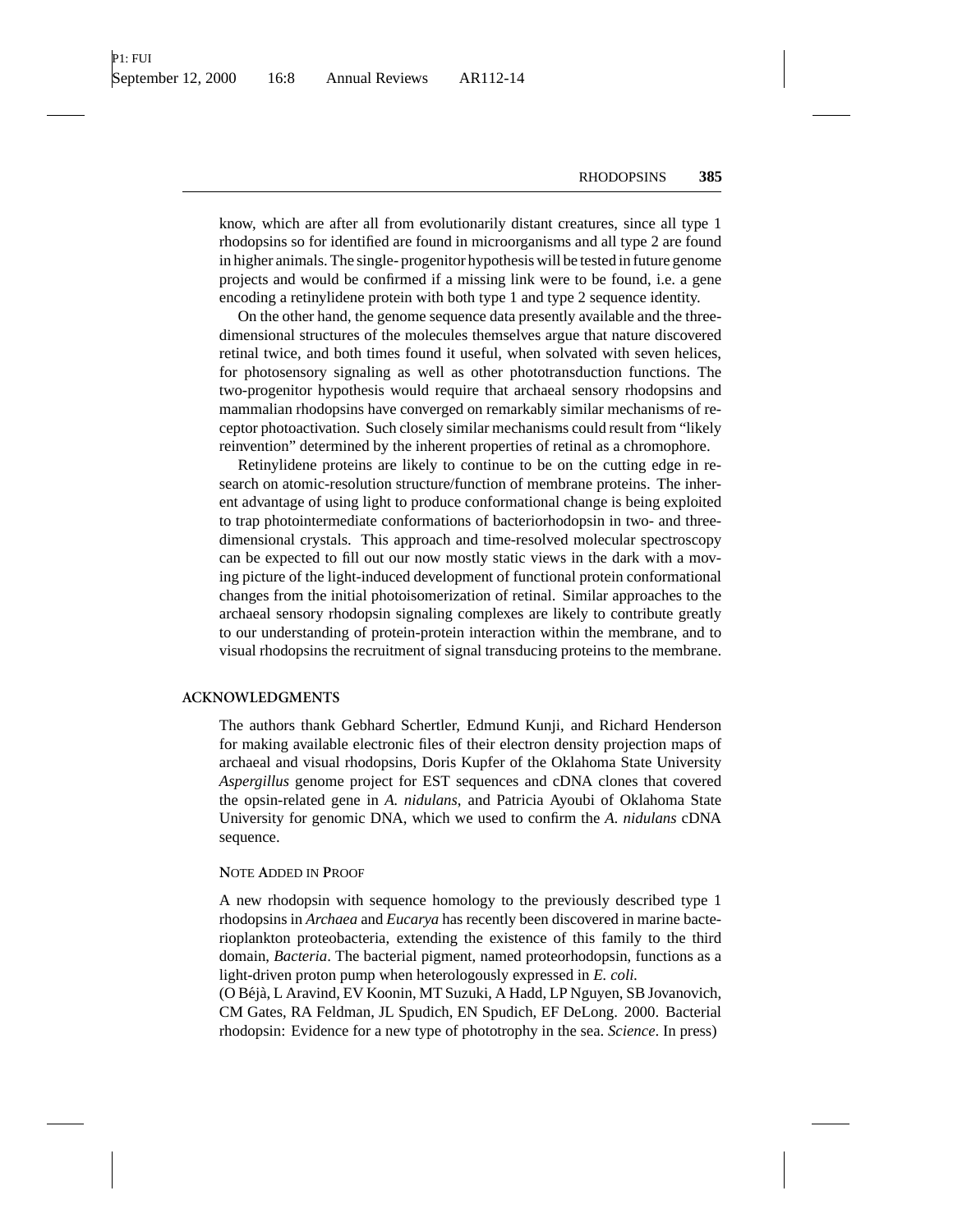#### **Visit the Annual Reviews home page at www.AnnualReviews.org**

#### **LITERATURE CITED**

- Applebury ML, Hargrave PA. 1986. Molecular biology of the visual pigments. *Vision Res.* 26:1881–95
- Baldwin JM, Schertler GF, Unger GF. 1997. An alpha-carbon template for the transmembrane helices in the rhodopsin family of G-protein-coupled receptors. *J. Mol. Biol.* 272:144–64
- Bamberg E, Tittor J, Oesterhelt D. 1993. Light-driven proton or chloride pumping by halorhodopsin. *Proc. Natl. Acad. Sci. USA* 90:639–43
- Beckmann M, Hegemann P. 1991. In vitro identification of rhodopsin in the green alga *Chlamydomonas. Biochemistry* 30:3692–97
- Bergo V, Spudich E, Scott K, Spudich JL, Rothschild KJ. 2000. FTIR Analysis of the SRII540-intermediate of sensory rhodopsin II: Asp73 is the Schiff base proton acceptor. *Biochemistry* 39:2823–30
- Bieszke JA, Braun EL, Bean LE, Kang S, Natvig DO, Borkovich KA. 1999a The nop-1 gene of *Neurospora crassa* encodes a seven transmembrane helix retinal-binding protein homologous to archaeal rhodopsins. *Proc. Natl. Acad. Sci. USA* 96:8034–39
- Bieszke JA, Spudich EN, Scott KL, Borkovich KA, Spudich JL. 1999b. A eukaryotic protein, NOP-1, binds retinal to form an archaeal rhodopsin-like photochemically reactive pigment. *Biochemistry* 38:14138–45
- Blackshaw S, Snyder SH. 1997. Parapinopsin, a novel catfish opsin localized to the parapineal organ, defines a new gene family. *J. Neurosci.* 17:8083–92
- Blackshaw S, Snyder SH. 1999. Encephalopsin: a novel mammalian extraretinal opsin discretely localized in the brain. *J. Neurosci.* 19:3681–90
- Bockaert J, Pin JP. 1999. Molecular tinkering of G protein-coupled receptors: an evolutionary success. *EMBO J.* 18:1723–29
- Bogomolni RA, Stoeckenius W, Szundi I, Per-

ozo E, Olson KD, Spudich JL. 1994 Removal of transducer HtrI allows electrogenic proton translocation by sensory rhodopsin *I. Proc. Natl. Acad. Sci. USA* 91:10188–92

- Borhan B, Souto ML, Imai H, Shichida Y, Nakanishi K. 2000. Movement of retinal along the visual transduction path. *Science* 288:2209–12
- Bourne HR, Meng EC. 2000. Rhodopsin sees the light. *Science* 289:733–34
- Braun FJ, Hegemann P. 1999. Two lightactivated conductances in the eye of the green alga *Volvox carteri. Biophys. J.* 76:1668–78
- Cai K, Klein-Seetharaman J, Farrens D, Zhang C, Altenbach C, et al. 1999. Single-cysteine substitution mutants at amino acid positions 306–321 in rhodopsin, the sequence between the cytoplasmic end of helix VII and the palmitoylation sites: sulfhydryl reactivity and transducin activation reveal a tertiary structure. *Biochemistry* 38:7925–30
- Davies A, Schertler GF, Gowen BE, Saibil HR. 1996. Projection structure of an invertebrate rhodopsin. *J. Struct. Biol.* 117:36–44
- Deininger W, Kroger P, Hegemann U, Lottspeich F, Hegemann P. 1995. Chlamyrhodopsin represents a new type of sensory photoreceptor. *EMBO J.* 14:5849–58
- Der A, Szaraz S, Toth-Boconadi Z, Tokaji Z, Keszthelyi L, Stoeckenius W. 1991. Alternative translocation of protons and halide ions by bacteriorhodopsin. *Proc. Natl. Acad. Sci. USA* 88:4751–55
- Ebnet E, Fischer M, Deininger W, Hegemann P. 1999. Volvoxrhodopsin, a lightregulated sensory photoreceptor of the spheroidal green alga *Volvox carteri. Plant Cell* 11:1473–84
- Essen L, Siegert R, Lehmann WD, Oesterhelt D. 1998. Lipid patches in membrane protein oligomers: crystal structure of the bacteriorhodopsin-lipid complex. *Proc. Natl. Acad. Sci. USA* 95:11673–78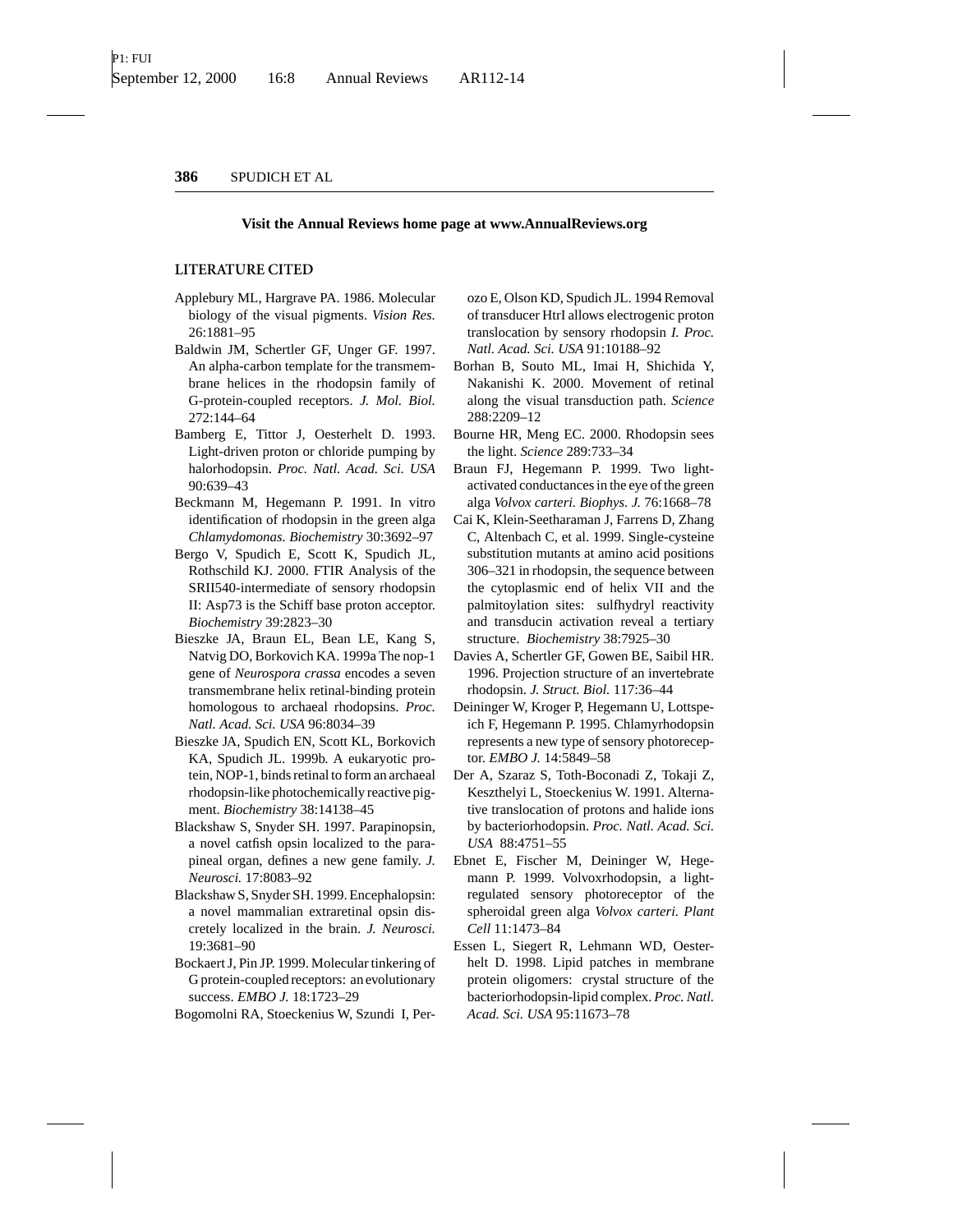- Fahmy K, Siebert F, Sakmar TP. 1994. A mutant rhodopsin photoproduct with a protonated Schiff base displays an active-state conformation: a Fourier-transform infrared spectroscopy study. *Biochemistry* 33:13700–5
- Farahbakhsh ZT, Ridge KD, Khorana HG, Hubbell WL. 1995. Mapping light-dependent structural changes in the cytoplasmic loop connecting helices C and D in rhodopsin: a site-directed spin labeling study. *Biochemistry* 34:8812–19
- Farrens DL, Altenbach C, Yang K, Hubbell WL, Khorana HG 1996. Requirement of rigid-body motion of transmembrane helices for light activation of rhodopsin. *Science* 274:768–70
- Foster KW, Saranak J, Patel N, Zarilli G, Okabe M, et al. 1984 A rhodopsin is the functional photoreceptor for phototaxis in the unicellular eukaryote Chlamydomonas. *Nature* 311:756–59
- Ganter UM, Schmid ED, Perez-Sala D, Rando RR, Siebert F. 1989. Removal of the 9-methyl group of retinal inhibits signal transduction in the visual process. A Fourier transform infrared and biochemical investigation. *Biochemistry* 28:5954–62
- Gärtner W, Towner P. 1995. Invertebrate visual pigments. *Photochem. Photobiol.* 62:1–16
- Grigorieff N, Ceska TA, Downing KH, Baldwin JM, Henderson R. 1996. Electroncrystallographic refinement of the structure of bacteriorhodopsin. *J. Mol. Biol.* 259:393– 421
- Gualtieri P, Pelosi P, Passarelli V, Barsanti L. 1992. Identification of a rhodopsin photoreceptor in*Euglena gracilis. Biochim. Biophys. Acta* 1117:55–59
- Hao W, Fong HK. 1996. Blue and ultraviolet light-absorbing opsin from the retinal pigment epithelium. *Biochemistry* 35:6251–56
- Hao W, Fong HK. 1999. The endogenous chromophore of retinal G protein-coupled receptor opsin from the pigment epithelium. *J. Biol. Chem.* 274:6085–90
- Hara T, Hara R. 1982. Cephalopod retinochrome. *Methods Enzymol.* 81:827–33
- Haupts U, Haupts C, Oesterhelt D. 1995. The photoreceptor sensory rhodopsin I as a two- photon-driven proton pump. *Proc. Natl. Acad. Sci. USA* 92:3834–38
- Haupts U, Tittor J, Oesterhelt D. 1999. Closing in on bacteriorhodopsin: progress in understanding the molecule. *Annu. Rev. Biophys. Biomol. Struct.* 28:367–99
- Havelka WA, Henderson R, Oesterhelt D. 1995. Three-dimensional structure of halorhodopsin at 7 Å resolution. *J. Mol. Biol.* 247: 726–38
- Hebert TE, Moffett S, Morello JP, Loisel TP, Bichet DG, et al. 1996. A peptide derived from a beta 2-adrenergic receptor transmembrane domain inhibits both receptor dimerization and activation. *J. Biol. Chem.* 271:16384–92
- Hegemann P, Gartner W, Uhl R. 1991. All*trans* retinal constitutes the functional chromophore in*Chlamydomonas*rhodopsin. *Biophys. J.* 60:1477–89
- Helmreich EJ, Hofmann KP. 1996. Structure and function of proteins in G-protein- coupled signal transfer. *Biochim. Biophys. Acta* 1286:285–322
- Henderson R, Baldwin JM, Ceska TA, Zemlin F, Beckmann E, Downing KH. 1990. Model for the structure of bacteriorhodopsin based on high-resolution electron cryo-microscopy. *J. Mol. Biol.* 213:899–929
- Henderson R, Unwin PN. 1975. Threedimensional model of purple membrane obtained by electron microscopy. *Nature* 257:28–32
- Hoff WD, Jung KH, Spudich J.L. 1997. Molecular mechanism of photosignaling by archaeal sensory rhodopsins. *Annu. Rev. Biophys. Biomol. Struct.* 26:223–58
- Hofmann KP. 1999. Signalling states of photoactivated rhodopsin. *Novartis Found. Symp.* 224:158–75
- Hou S, Brooun A, Yu HS, Freitas T, Alam M. 1998. Sensory rhodopsin II transducer HtrII is also responsible for serine chemotaxis in the archaeon *Halobacterium salinarum. J. Bacteriol.* 180:1600–2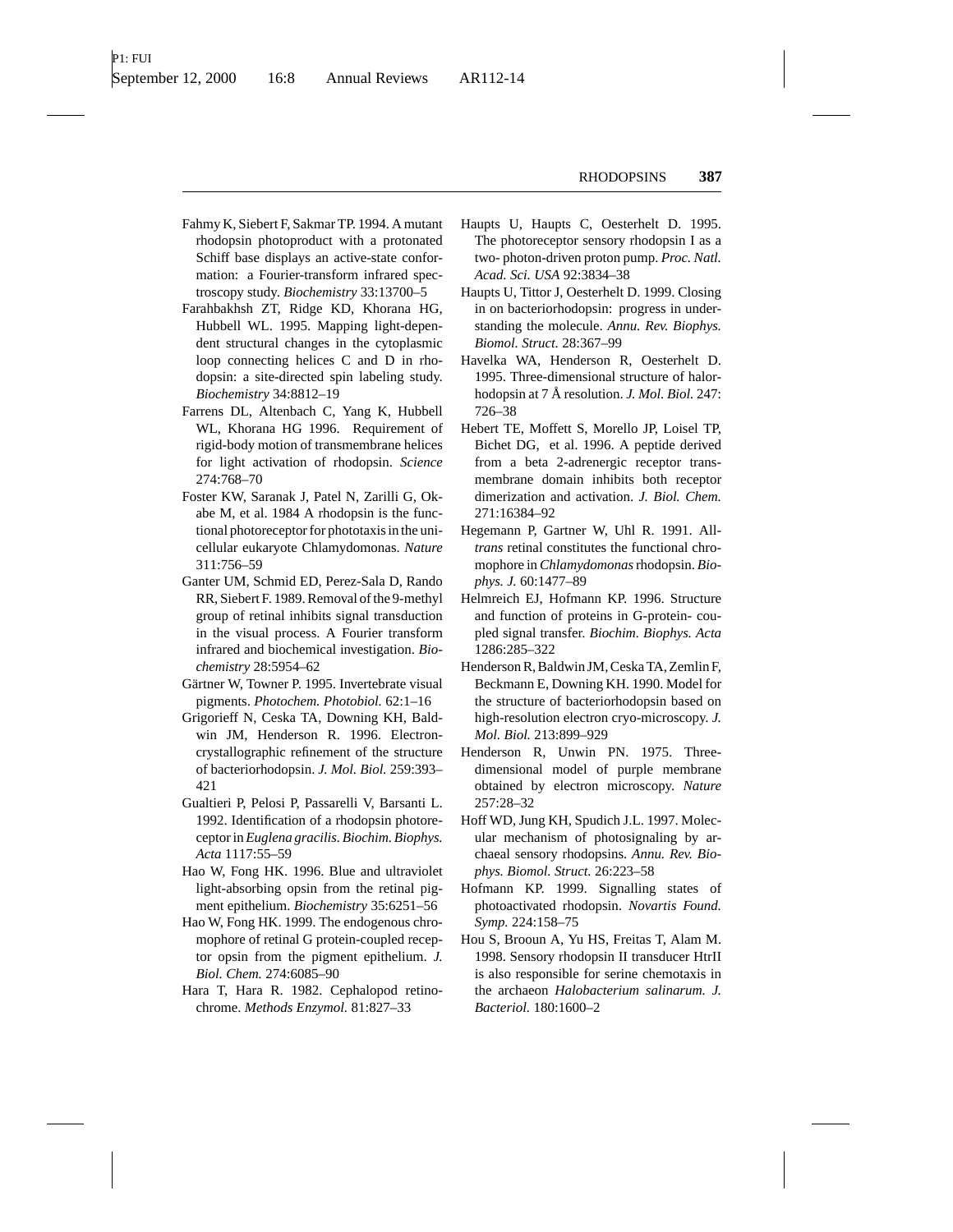- Hulme EC, Lu ZL, Ward SD, Allman K, Curtis CA. 1999. The conformational switch in 7-transmembrane receptors: the muscarinic receptor paradigm. *Eur. J. Pharmacol.* 375:247–60
- Iwamoto M, Shimono K, Sumi M, Kamo N. 1999. Positioning proton-donating residues to the Schiff-base accelerates the M-decay of *pharaonis* phoborhodopsin expressed in *Escherichia coli. Biophys. Chem.* 79:187– 92
- Jones KA, Borowsky B, Tamm JA, Craig DA, Durkin MM, et al. 1998. GABA(B) receptors function as a heteromeric assembly of the subunits GABA(B)R1 and GABA(B)R2. *Nature* 396:674–79
- Jung KH, Spudich JL. 1996. Protonatable residues at the cytoplasmic end of transmembrane helix-2 in the signal transducer HtrI control photochemistry and function of sensory rhodopsin I. *Proc. Natl. Acad. Sci. USA* 93:6557–61
- Jung KH, Spudich JL. 1998. Suppressor mutation analysis of the sensory rhodopsin I- transducer complex: insights into the color-sensing mechanism. *J. Bacteriol.* 180: 2033–42
- Kakitani T, Beppu Y, Yamada A. 1999. Color tuning mechanism of human red and green visual pigments. *Photochem. Photobiol* 70:686–93
- Kaupmann K, Malitschek B, Schuler V, Heid J, Froestl W, et al. 1998. GABA(B)-receptor subtypes assemble into functional heteromeric complexes. *Nature* 396:683–87
- Kawamura S, Yokoyama S. 1996. Molecular characterization of the pigeon P-opsin gene. *Gene* 182:213–14
- Kawamura S, Yokoyama S. 1997. Expression of visual and nonvisual opsins in American chameleon. *Vision Res.* 37:1867–71
- Khorana HG. 1993 Two light-transducing membrane proteins: bacteriorhodopsin and the mammalian rhodopsin. *Proc. Natl. Acad. Sci. USA* 90:1166–71
- Kim KK, Yokota H, Kim SH. 1999. Fourhelical-bundle structure of the cytoplasmic

domain of a serine chemotaxis receptor. *Nature* 400:787–92

- Kimura Y, Vassylyev DG, Miyazawa A, Kidera A, Matsushima M, et al. 1997. Surface of bacteriorhodopsin revealed by high-resolution electron crystallography. *Nature* 389:206– 11
- Kochendoerfer GG, Lin SW, Sakmar TP, Mathies RA. 1999. How color visual pigments are tuned. *Trends Biochem. Sci.* 24:300–5
- Kolbe M, Besir H, Essen L-O, Oesterhelt D. 2000. Structure of the light-driven chloride pump halorhodopsin at 1.8 Å resolution. Sci*ence.* In press
- Krebs A, Villa C, Edwards PC, Schertler GF. 1998. Characterisation of an improved twodimensional p22121 crystal from bovine rhodopsin. *J. Mol. Biol.* 282:991–1003
- Kreimer G, Brohsonn U, Melkonian M. 1991a. Isolation and partial characterization of the photoreceptive organelle for phototaxis of a flagellate green alga. *Eur. J. Cell Biol.* 55:318–27
- Kreimer G, Marner FJ, Brohsonn U, Melkonian M. 1991b. Identification of 11-*cis* and all*trans*-retinal in the photoreceptive organelle of a flagellate green alga. *FEBS Lett.* 293:49– 52
- Landau EM, Rosenbusch JP. 1996. Lipidic cubic phases: a novel concept for the crystallization of membrane proteins. *Proc. Natl. Acad. Sci. USA* 93:14532–35
- Lanyi JK. 1995. Bacteriorhodopsin as a model for proton pumps. *Nature* 375:461–63
- Lanyi JK. 1999. Progress toward an explicit mechanistic model for the light-driven pump, bacteriorhodopsin. *FEBS Lett.* 464:103–7
- Lawson MA, Zacks DN, Derguini F, Nakanishi K, Spudich JL. 1991. Retinal analog restoration of photophobic responses in a blind *Chlamydomonas reinhardtii* mutant. Evidence for an archaebacterial like chromophore in a eukaryotic rhodopsin. *Biophys. J.* 60:1490–98
- Lin SW, Sakmar TP. 1999. Colour tuning mechanisms of visual pigments. *Novartis Found. Symp.* 224:124–35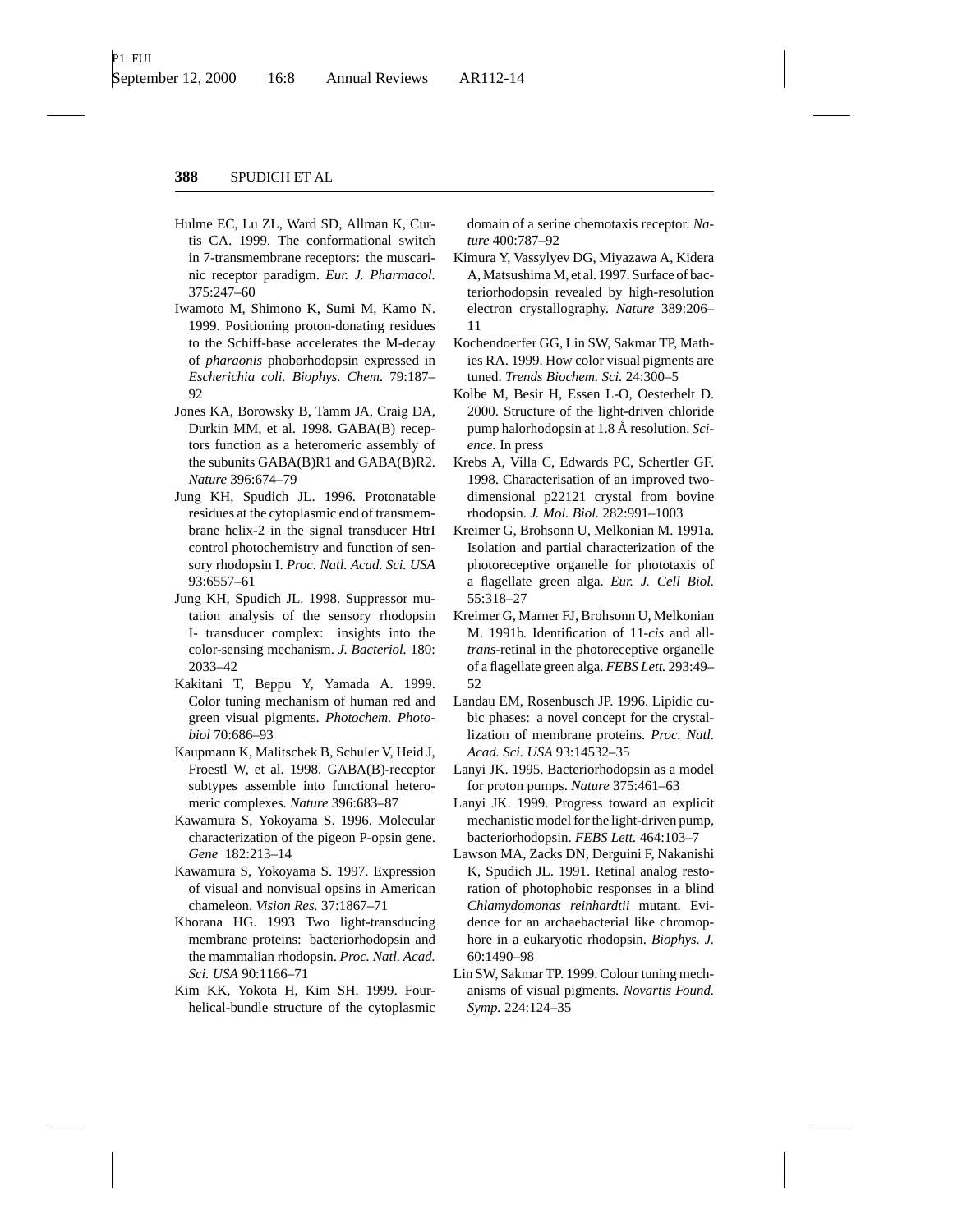- Lomize AL, Pogozheva ID, Mosberg HI. 1999. Structural organization of G-proteincoupled receptors. *J. Comput. Aided Mol. Des.* 13:325–53
- Luecke H, Richter HT, Lanyi JK. 1998. Proton transfer pathways in bacteriorhodopsin at 2.3 angstrom resolution. *Science* 280:1934–37
- Luecke H, Schobert B, Richter HT, Cartailler JP, Lanyi JK. 1999a. Structural changes in bacteriorhodopsin during ion transport at 2 angstrom resolution. *Science* 286:255– 61
- Luecke H, Schobert B, Richter HT, Cartailler JP, Lanyi JK. 1999b. Structure of bacteriorhodopsin at 1.55 Å resolution. *J. Mol. Biol.* 291:899–911
- Maggio R, Vogel Z, Wess J. 1993. Coexpression studies with mutant muscarinic/adrenergic receptors provide evidence for intermolecular "cross-talk" between G-protein-linked receptors. *Proc. Natl. Acad. Sci. USA* 90:3103– 7
- Max M, McKinnon PJ, Seidenman KJ, Seidenman KJ, Applebury ML, et al. 1995. Pineal opsin: a nonvisual opsin expressed in chick pineal. *Science* 267:1502–6
- McLatchie LM, Fraser NJ, Main MJ, Wise A, Brown J, et al. 1998. RAMPs regulate the transport and ligand specificity of the calcitonin-receptor-like receptor. *Nature* 393:333–39
- Monnot C, Bihoreau C, Conchon S, Curnow KM, Corvol P, Clauser E. 1996. Polar residues in the transmembrane domains of the type 1 angiotensin II receptor are required for binding and coupling. Reconstitution of the binding site by co- expression of two deficient mutants. *J. Biol. Chem.* 271:1507– 13
- Mukohata Y, Ihara K, Tamura T, Sugiyama Y. 1999. Halobacterial rhodopsins. *J. Biochem.* 25:649–57
- Oesterhelt D. 1998. The structure and mechanism of the family of retinal proteins from halophilic archaea. *Curr. Opin. Struct. Biol.* 8:489–500
- Okano T, Fukada Y. 1997. Phototransduction

cascade and circadian oscillator in chicken pineal gland. *J. Pineal Res.* 22:145–51

- Okano T, Yoshizawa T, Fukada Y. 1994. Pinopsin is a chicken pineal photoreceptive molecule. *Nature* 372:94–97
- Olson KD, Spudich JL. 1993. Removal of the transducer protein from sensory rhodopsin I exposes sites of proton release and uptake during the receptor photocycle. *Biophys. J.* 65:2578–85
- Olson KD, Zhang XN, Spudich JL. 1995. Residue replacements of buried aspartyl and related residues in sensory rhodopsin I: D201N produces inverted phototaxis signals. *Proc. Natl. Acad. Sci. USA.* 92:3185– 89
- Palczewski K, Kumasaka T, Hori T, Behnke CA, Motoshima H, et al. 2000. Crystal structure of rhodopsin: a G protein-coupled receptor. *Science* 289:739–45
- Pebay-Peyroula E, Rummel G, Rosenbusch JP, Landau EM. 1997. X-ray structure of bacteriorhodopsin at 2.5 angstroms from microcrystals grown in lipidic cubic phases. *Science* 277:1676–81
- Pepe IM, Cugnoli C. 1992. Retinal photoisomerase: role in invertebrate visual cells. *J. Photochem. Photobiol. B* 13:5–17.
- Perazzona B, Spudich EN, Spudich JL. 1996. Deletion mapping of the sites on the HtrI transducer for sensory rhodopsin I interaction. *J. Bacteriol.* 178:6475–78
- Piper PW, Ortiz-Calderon C, Holyoak C, Coote P, Cole M. 1997. Hsp30, the integral plasma membrane heat shock protein of *Saccharomyces cerevisiae*, is a stress- inducible regulator of plasma membrane  $H(+)$ - ATPase. *Cell Stress Chaperones* 2:12–24
- Plesofsky N, Gardner N, Lill R, Brambl R. 1999. Disruption of the gene for Hsp30, an alpha-crystalline-related heat shock protein of *Neurospora crassa*, causes defects in import of proteins into mitochondria. *Biol. Chem.* 380:1231–36
- Pogozheva ID, Lomize AL, Mosberg HI. 1997. The transmembrane 7-alpha-bundle of rhodopsin: distance geometry calculations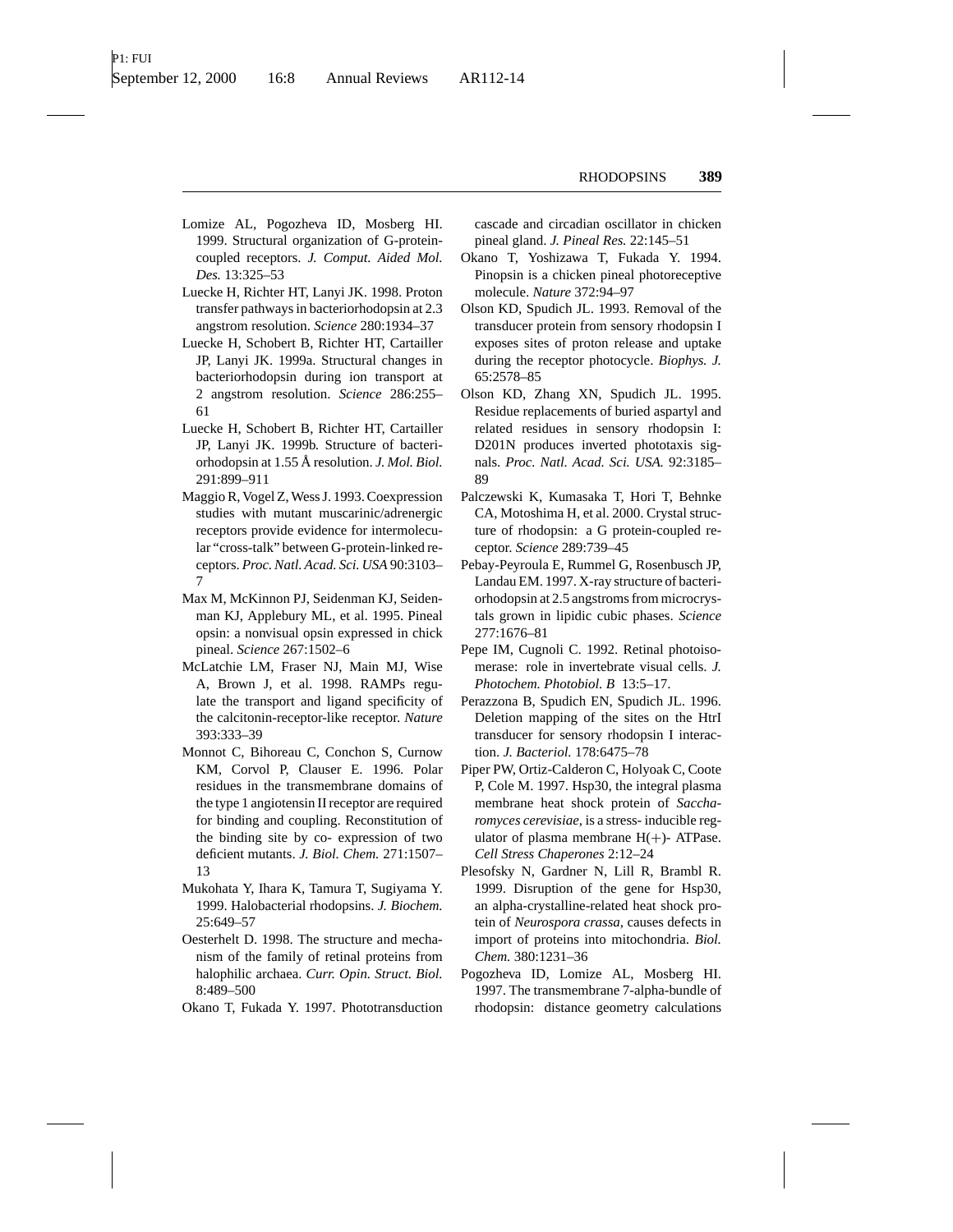with hydrogen bonding constraints. *Biophys. J.* 72:1963–85

- Provencio I, Jiang G, De Grip WJ, Hayes WP, Rollag MD. 1998. Melanopsin: An opsin in melanophores, brain, and eye. *Proc. Natl. Acad. Sci. USA* 95:340–45
- Provencio I, Rodriguez IR, Jiang G, Hayes WP, Moreira EF, Rollag MD. 2000. A novel human opsin in the inner retina. *J. Neurosci.* 20:600–5
- Rando RR. 1991. Membrane phospholipids as an energy source in the operation of the visual cycle. *Biochemistry* 30:595–602
- Rao VR, Oprian DD. 1996. Activating mutations of rhodopsin and other G proteincoupled receptors. *Annu. Rev. Biophys. Biomol. Struct.* 25:287–314
- Robinson PR, Cohen GB, Zhukovsky EA, Oprian DD. 1992. Constitutively active mutants of rhodopsin. *Neuron* 9:719–25
- Rudolph J, Tolliday N, Schmitt C, Schuster SC, Oesterhelt D. 1995. Phosphorylation in halobacterial signal transduction. *EMBO J.* 14:4249–57
- Sachs K, Maretzki D, Meyer CK, Hofmann KP. 2000. Diffusible ligand all-*trans*-retinal activates opsin via a palmitoylation-dependent mechanism. *J. Biol. Chem.* 275:6189–94
- Sakamoto M, Wada A, Akai A, Ito M, Goshima T, Takahashi T. 1998. Evidence for the archaebacterial-type conformation about the bond between the beta-ionone ring and the polyene chain of the chromophore retinal in chlamyrhodopsin. *FEBS Lett.* 434:335–38
- Sakmar TP. 1998. Rhodopsin: a prototypical G protein-coupled receptor. *Prog. Nucleic Acid Res. Mol. Biol.* 59:1–34
- Saranak J, Foster KW. 1997. Rhodopsin guides fungal phototaxis. *Nature* 387:465–66
- Sasaki J, Brown LS, Chon YS, Kandori H, Maeda A, et al. 1995. Conversion of bacteriorhodopsin into a chloride ion pump. *Science* 269:73–75
- Sasaki J, Spudich JL. 1998. The transducer protein HtrII modulates the lifetimes of sensory rhodopsin II photointermediates. *Biophys. J.* 75:2435–40
- Sasaki J, Spudich JL. 1999. Proton circulation during the photocycle of sensory rhodopsin II. *Biophys. J.* 77:2145–52
- Sasaki J, Spudich JL. 2000. Proton transport by sensory rhodopsins and its modulation by transducer binding. *Biophys Biochim Acta.*In press
- Schertler GF. 1999. Structure of rhodopsin. *Novartis Found. Symp.* 224:54–66
- Schertler GF, Hargrave PA. 1995. Projection structure of frog rhodopsin in two crystal forms. *Proc. Natl. Acad. Sci. USA* 92:11578– 82
- Schertler GF, Villa C, Henderson R. 1993. Projection structure of rhodopsin. *Nature* 362:770–72
- Schmidt W, Galland P, Senger H, Furuya M. 1990. Microspectrophotometry of *Euglena gracilis. Planta* 182:375–81
- Schmies G, Luttenberg B, Chizhov I, Engelhard M, Becker A, Bamberg E. 2000. Sensory rhodopsin II from the haloalkaliphilic *Natronobacterium pharaonis*: light-activated proton transfer reactions.*Biophys. J.* 78:967– 76
- Seidel R, Scharf B, Gautel M, Kleine K, Oesterhelt D, Engelhard M. 1995. The primary structure of sensory rhodopsin II: a member of an additional retinal protein subgroup is coexpressed with its transducer, the halobacterial transducer of rhodopsin II *Proc. Natl. Acad. Sci. USA* 92:3036–40
- Sheikh SP, Zvyaga TA, Lichtarge O, Sakmar TP, Bourne HR. 1996. Rhodopsin activation blocked by metal-ion-binding sites linking transmembrane helices C and F. *Nature* 383:347–50
- Shen D, Jiang M, Hao W, Tao L, Salazar M, Fong HK. 1994. A human opsin-related gene that encodes a retinaldehyde-binding protein. *Biochemistry* 33:13117–25
- Shieh T, Han M, Sakmar TP, Smith SO. 1997. The steric trigger in rhodopsin activation. *J. Mol. Biol.* 269:373–84
- Soni BG, Foster RG. 1997. A novel and ancient vertebrate opsin. *FEBS Lett.* 406:279–83
- Soni BG, Philip AR, Foster RG, Knox BE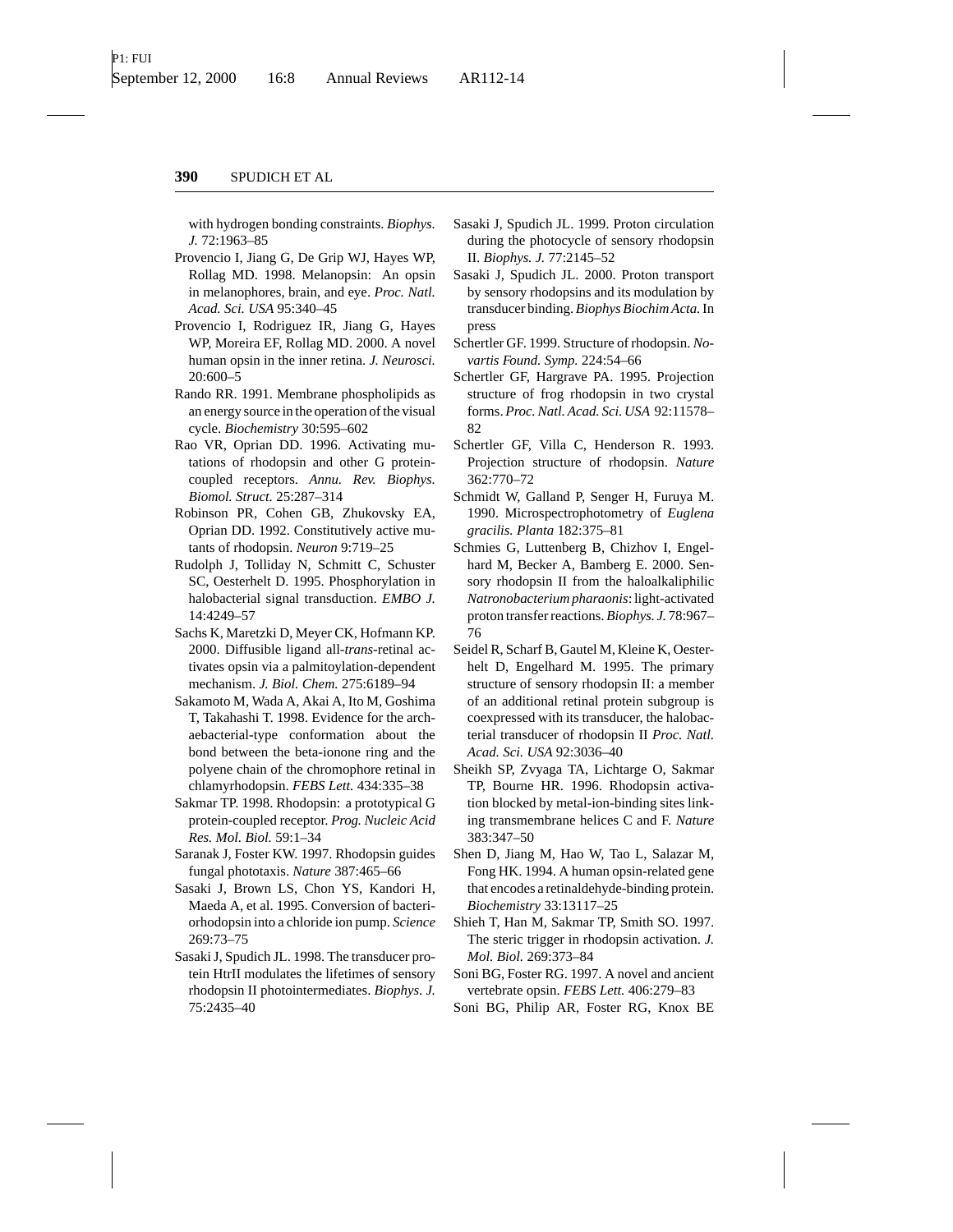1998. Novel retinal photoreceptors. *Nature* 394:27–28

- Spudich EN, Spudich JL.1993. 1993. The photochemical reactions of sensory rhodopsin I are altered by its transducer. *J. Biol. Chem.* 268:16095–97
- Spudich EN, Zhang W, Alam M, Spudich JL. 1997. Constitutive signaling by the phototaxis receptor sensory rhodopsin II from disruption of its protonated Schiff base-Asp-73 interhelical salt bridge. *Proc. Natl. Acad. Sci. USA* 94:4960–65
- Spudich JL. 1994. Protein-protein interaction converts a proton pump into a sensory receptor. *Cell* 79:747–50
- Spudich JL. 1998. Variations on a molecular switch: transport and sensory signalling by archaeal rhodopsins. *Mol. Microbiol.* 28:1051–58
- Spudich JL, Bogomolni R.A. 1984. Mechanism of colour discrimination by a bacterial sensory rhodopsin. *Nature* 312:509–13
- Spudich JL, Zacks DN, Bogomolni RA. 1995. Microbial sensory rhodopsins: photochemistry and function.*Isr. J. Photochem.* 35:495– 513
- Subramaniam S. 1999. The structure of bacteriorhodopsin: an emerging consensus. *Curr. Opin. Struct. Biol.* 9:462–68
- Subramaniam S, Gerstein M, Oesterhelt D, Henderson R. 1993. Electron diffraction analysis of structural changes in the photocycle of bacteriorhodopsin. *EMBO J.* 12:1– 8
- Subramaniam S, Henderson R. 1999. Electron crystallography of bacteriorhodopsin with millisecond time resolution. *J. Struct. Biol.* 128:19–25
- Subramaniam S, Lindahl M, Bullough P, Faruqi AR, Tittor J, et al. 1999. Protein conformational changes in the bacteriorhodopsin photocycle. *J. Mol. Biol.* 287:145–61
- Sun H, Gilbert DJ, Copeland NG, Jenkins NA, Nathans J. 1997. Peropsin, a novel visual pigment-like protein located in the apical microvilli of the retinal pigment epithelium. *Proc. Natl. Acad. Sci. USA* 94:9893–98
- Surette MG, Stock JB. 1996. Role of alphahelical coiled-coil interactions in receptor dimerization, signaling, and adaptation during bacterial chemotaxis. *J. Biol. Chem.* 271:17966–73
- Tokunaga F, Hisatomi O, Satoh T, Taniguchi Y, Matsuda S, et al. 1999. Evolution of visual pigments and related molecules. *Novartis Found. Symp.* 224:44–53
- Varo G, Brown LS, Needleman R, Lanyi JK. 1996. Proton transport by halorhodopsin. Biochemistry 35:6604–11
- Varo G, Brown LS, Sasaki J, Kandori H, Maeda A, et al. 1995. Light-driven chloride ion transport by halorhodopsin from *Natronobacterium pharaonis*. 1. The photochemical cycle. *Biochemistry* 34:14490– 99
- Vonck J. 1996. A three-dimensional difference map of the N intermediate in the bacteriorhodopsin photocycle: part of the F helix tilts in the M to N transition. *Biochemistry* 35:5870–78
- White JH, Wise A, Main MJ, Green A, Fraser NJ, et al. 1998. Heterodimerization is required for the formation of a functional GABA(B) receptor. *Nature* 396:679–82
- Yan B, Nakanishi K, Spudich JL. 1991a. Mechanism of activation of sensory rhodopsin I: evidence for a steric trigger. *Proc. Natl. Acad. Sci. USA* 88:9412–16
- Yan B, Spudich JL, Mazur P, Vunnam S, Derguini F, Nakanishi K. 1995. Spectral tuning in bacteriorhodopsin in the absence of counterion and coplanarization effects. *J. Biol. Chem.* 270:29668–70
- Yan B, Takahashi T, Johnson R, Spudich JL. 1991b. Identification of signaling states of a sensory receptor by modulation of lifetimes of stimulus-induced conformations: the case of sensory rhodopsin II. *Biochemistry* 30:10686–92
- Yao VJ, Spudich JL. 1992. Primary structure of an archaebacterial transducer, a methylaccepting protein associated with sensory rhodopsin I. *Proc. Natl. Acad. Sci. USA* 89:11915–19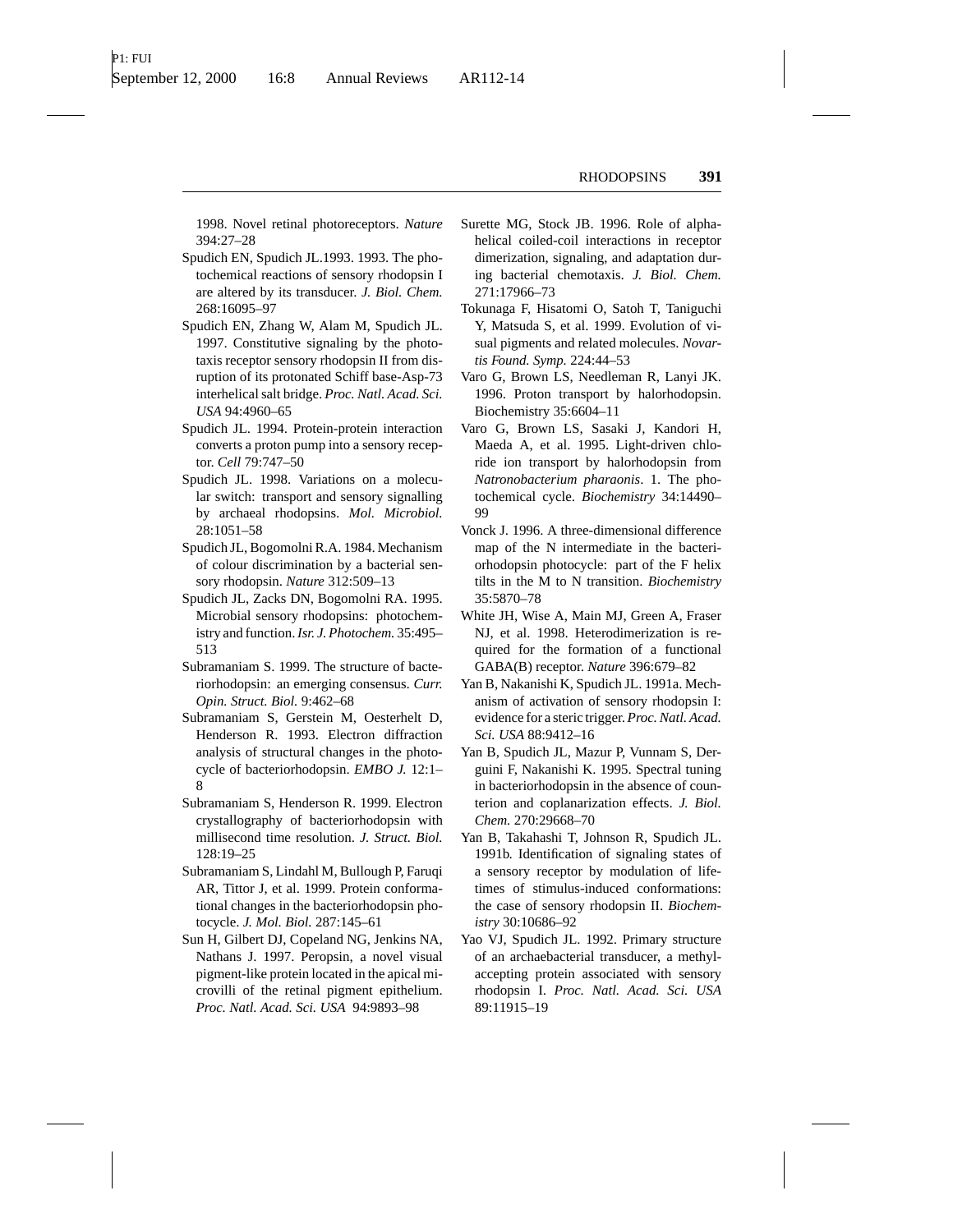- Yokoyama S. 1997. Cloning and characterization of the pineal gland-specific opsin gene of marine lamprey (*Petromyzon marinus*). *Gene* 202:89–93
- Yoshikawa T, Okano J, Oishi T, Fukada Y. 1998. A deep brain photoreceptive molecule in the toad hypothalamus. *FEBS Lett.* 424:69– 72
- Zhang W, Brooun A, McCandless J, Banda P, Alam M. 1996a. Signal transduction in the archaeon *Halobacterium salinarium* is processed through three subfamilies of 13 soluble and membrane-bound transducer proteins. *Proc. Natl. Acad. Sci.* 93:4649–54
- Zhang W, Mueller MM, Brooun A, Alam M. 1996b. The primary structures of the Archaeon *Halobacterium salinarium* blue

light receptor sensory rhodopsin II and its transducer, a methyl-accepting protein. *Proc. Natl. Acad. Sci. USA* 93:8230–35

- Zhang XN, Spudich JL. 1997. His166 is critical for active-site proton transfer and phototaxis signaling by sensory rhodopsin I. *Biophys. J.* 73:1516–23
- Zhang XN, Spudich JL. 1998. HtrI is a dimer whose interface is sensitive to receptor photoactivation and His-166 replacements in sensory rhodopsin I. *J. Biol. Chem.* 273:19722–28
- Zhang XN, Zhu Spudich JL. 1999. The specificity of interaction of archaeal transducers with their cognate sensory rhodopsins is determined by their transmembrane helices. *Proc. Natl. Acad. Sci. USA* 96:857–62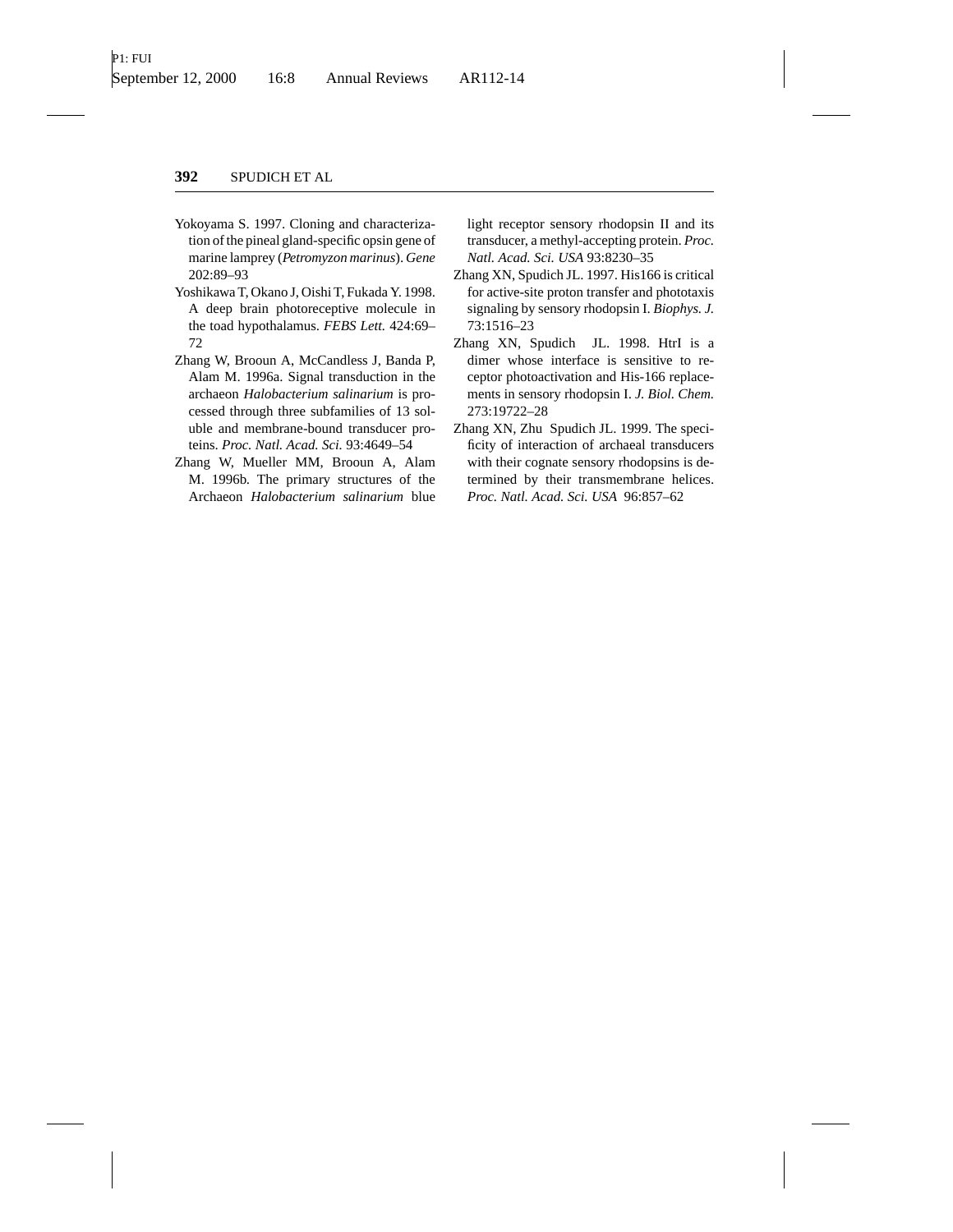

**Figure 1** Seven-helix transmembrane helix topology of representatives of the type 1 and type 2 retinylidene protein families. Alignment of five archaeal-type retinylidene apoproteins (opsins) of bacteriorhodopsin (BOP), sensory rhodopsins I and II (SOPI, SOPII), halorhodopsin (HOP) from *Halobacterium salinarum,* and NOP-1 protein from *Neurospora crassa.* The helix boundaries are based on those of bacteriorhodopsin, as are the residue numbers. Residues corresponding to those of bacteriorhodopsin forming the retinal-binding pocket are indicated in blue, and residues in NOP-1 identical to at least two of the four archaeal rhodopsin residues at the corresponding position are indicated in green. Dots represent gaps in the corresponding sequence.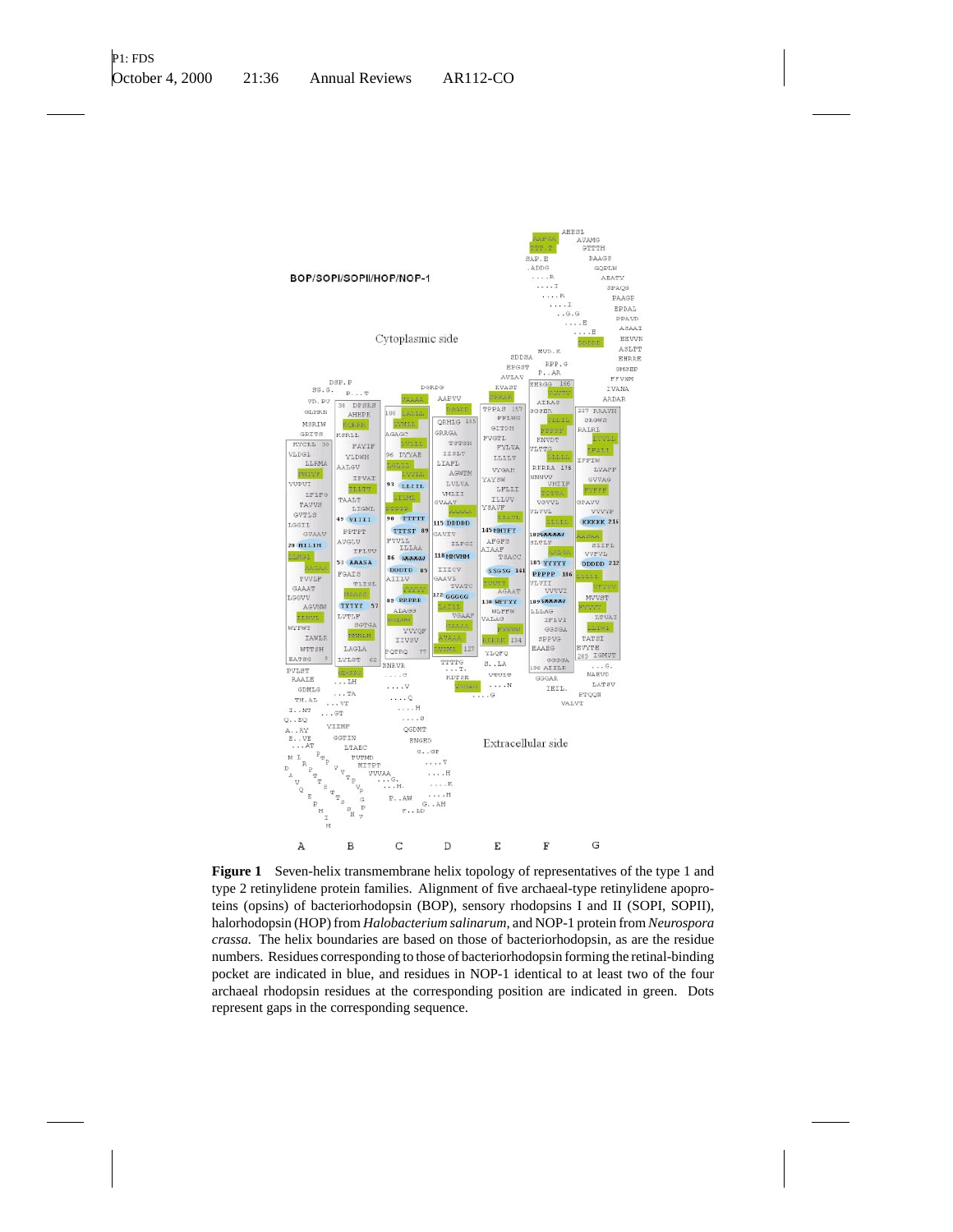

**Figure 1** (back) Alignment and partial retinal-binding pocket of four visual pigment apoproteins, from *Drosophila melanogaster* (DROS), human red cones (HUMC), human rod rhodopsin (HUMR), and *Limulus polyphemus* lateral eye opsin (LIMU). The helix boundaries and residue numbers are based on those of bovine rod rhodopsin (Palczewski et al 2000). Residues corresponding to those of bovine rod rhodopsin forming the retinalbinding pocket are indicated in blue. Residues at positions 186 through 189 form a \$-sheet that covers the intradiscal side of the retinal polyene chain. Positions at which identical residues occur are indicated in green. Also indicated in green are residues at positions 23, 83, 104, and 141 (numbers correspond to human rod rhodopsin) that have been shown to be conserved in previous alignments with a large number of visual pigments (Applebury & Hargrave 1986).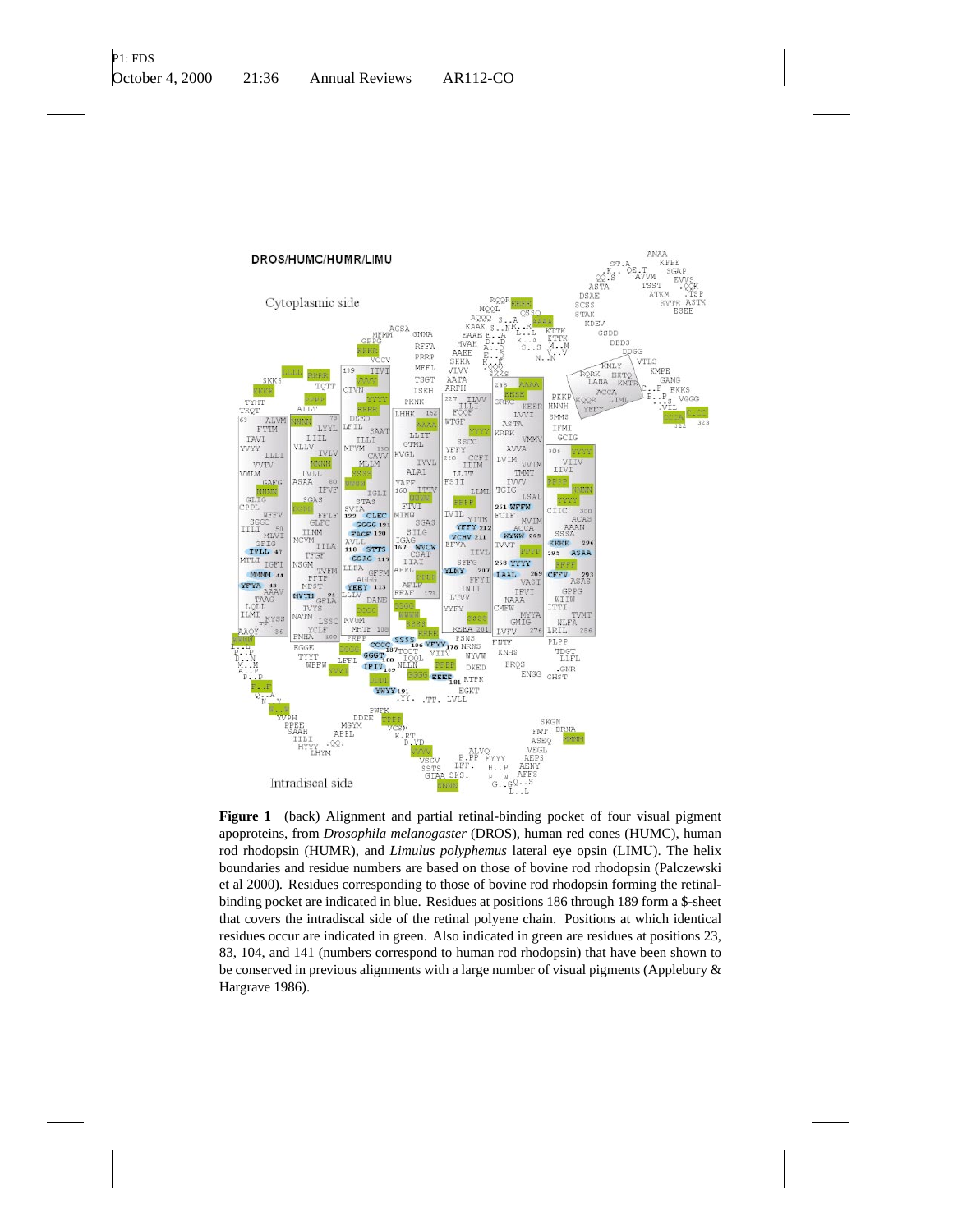

**Figure 4** The four archaeal rhodopsins in *H. salinarum.* The transport rhodopsins bacteriorhodopsin (BR, a proton pump) and halorhodopsin (HR, a chloride pump) and the phototaxis receptors sensory rhodopsins I and II (SRI and SRII) with components in their signal transduction chains are shown. The colors of the four rhodopsins are the approximate colors of the pigments. The sensory rhodopsins are complexed to their cognate transducer proteins HtrI and HtrII, which have adaptative methylation and histidine kinase-binding domains conserved in the large family of prokaryotic taxis transducers (Yao & Spudich 1992, Zhang et al 1996). The Htr proteins modulate kinase activity, which in turn controls flagellar motor switching through a cytoplasmic phosphoregulator (Rudolph et al 1995). HtrII also functions as a chemotaxis receptor for serine via its external domain (Hou et al 1998). The structures drawn for the Htr transducers are only approximate, based on secondary structure predictions (Surette & Stock 1996) and a crystal structure of a eubacterial member of the transducer family, the serine chemotaxis receptor of *E. coli* (Kim et al 1999). The transducers are represented as dimers based on the rapid quantitative disulfide crosslinking into dimers observed following oxidation of HtrI engineered to contain cysteine residues (Zhang & Spudich 1998). It is not certain whether the stoichiometry is one or two SR molecules per Htr dimer. The relative positions of Htr and SR helices are chosen for illustration only.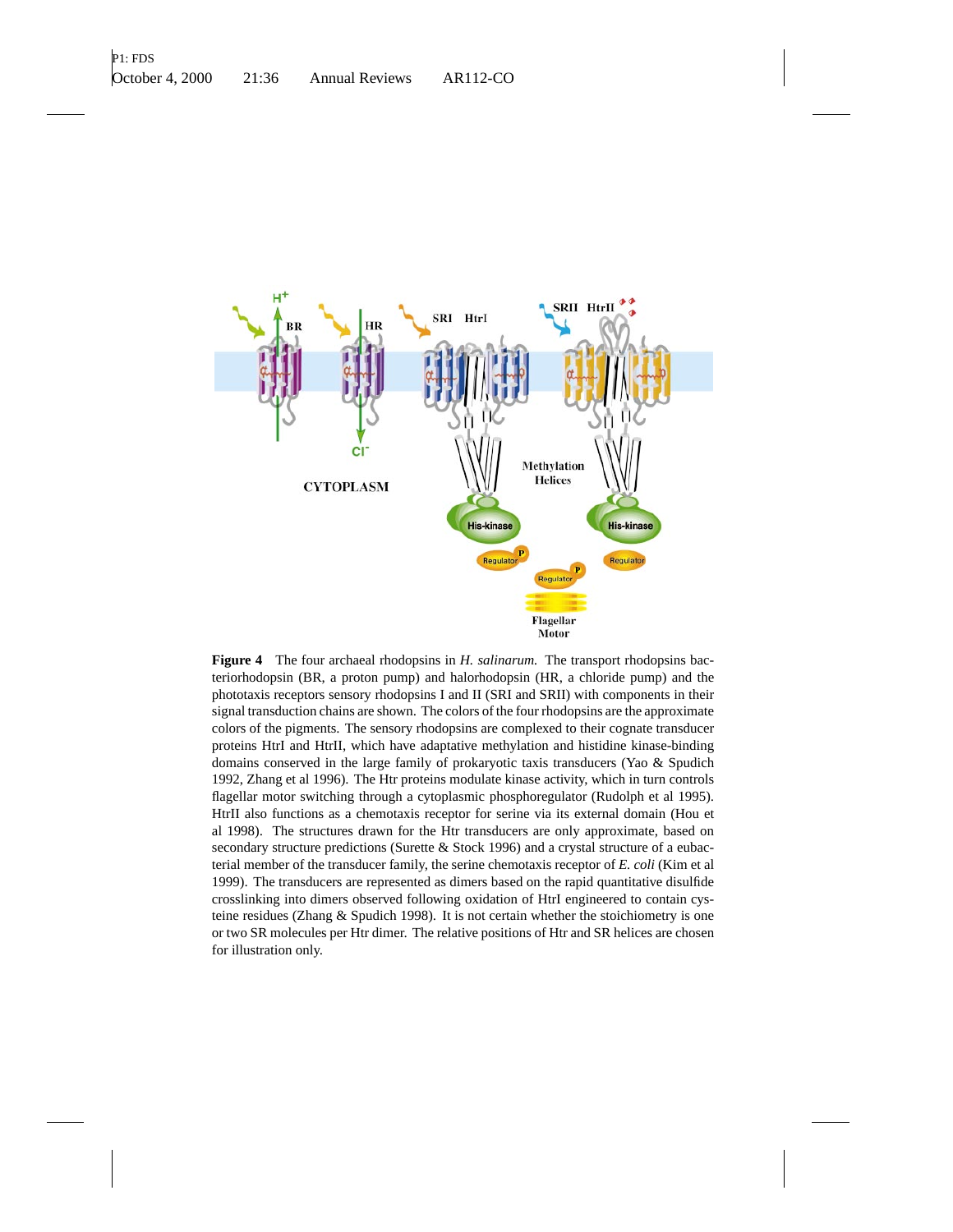



See legend next page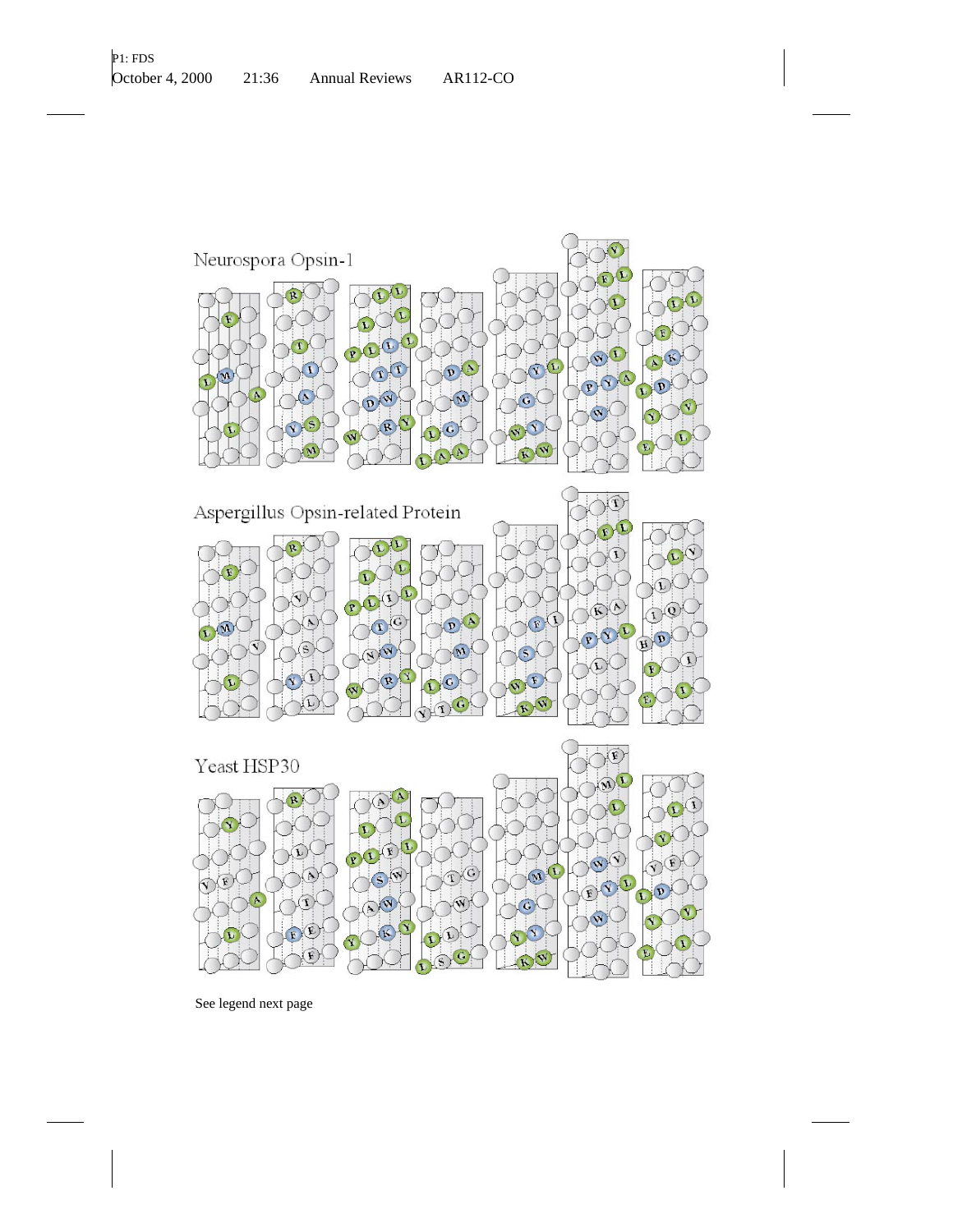See figure previous page

**Figure 5** Progressive disappearance of the archaeal retinal-binding pocket (blue) and other conserved residues (green) in eukaryotic opsins and opsin-related proteins. *Top:* NOP-1 from *N. crassa; Middle:* an opsin-related protein from the filamentous fungus *Aspergillus nidulans; Bottom:* (C) HSP30 (a 30-kDa heat shock protein) from *Saccharomyces cerevisiae.* The 22-residue retinal-binding pocket of the type 1 rhodopsin family (Figure 1) is indicated in blue in the NOP-1 sequence, and the residues shared with the archaeal rhodopsins outside of the pocket are indicated in green. These positions are labeled in the Aspergillus and yeast proteins even if not conserved and colored only if they match one or more of the archaeal rhodopsins. For the purpose of assessing conservation, Lys and Arg, Ser and Thr, and Trp, Tyr and Phe were considered as conservative substitutions.